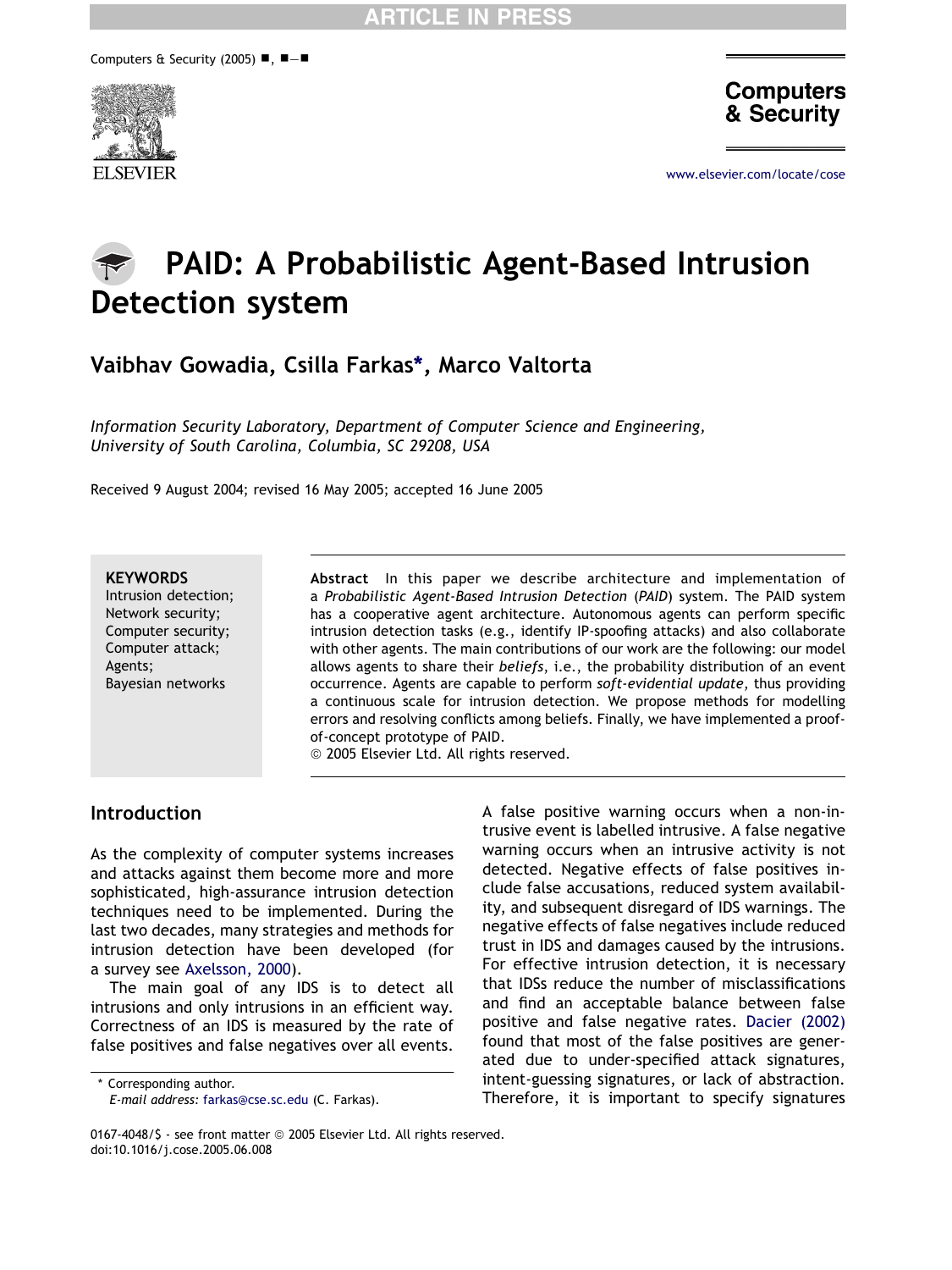precisely and develop IDSs that can process these signatures efficiently.

Moreover, network-based distributed attacks are difficult to detect because their detection requires coordination among different intrusion detection components or systems ([Snapp and](#page-15-0) [Brentano, 1991; Neumann and Porras, 1999\)](#page-15-0). Failure to recognize these attacks leads to false negatives. Therefore, the development of models and protocols for information sharing among intrusion detection components is critical. IDSs are often categorized as distributed or centralized. [Spafford and Zamboni \(2000\)](#page-15-0) defined centralized IDSs as those where the analysis of data is performed at a fixed number of locations, independent of how many hosts are monitored. Distributed IDSs are defined as those where the analysis of the data is performed at a number of locations proportional to the number of hosts monitored. Centralized IDSs are able to use all available audit data to form a decision, but they create large communication overhead, require a powerful central processor, and represent a single point of failure. To overcome this problem, distributed IDSs process audit data at multiple locations. Distributed IDSs, like DIDS [\(Snapp and](#page-15-0) [Brentano, 1991](#page-15-0)) and AAFID [\(Balasubramaniyan](#page-14-0) [et al., 1998; Spafford and Zamboni, 2000](#page-14-0)), can share filtered raw data or binary (i.e., yes/no) decisions among their components. However, they cannot share probability distributions of intrusion beliefs. Moreover, existing distributed IDSs do not support selective sharing of published data among peers. In this work, we propose a middle ground between centralized and distributed IDSs, where each IDS component shares its data or results only with those agents that subscribe for these results.

We believe that precise representation of attack signatures in probabilistic intrusion detection model requires: (1) ability to process observations (hard findings) and beliefs (probability distributions) about system parameters, and (2) flexibility in specifying threshold value of probability, above which an alarm is generated.

In this paper, we focus on distributed IDSs based on Bayesian technology and multiagent technology. IDSs based on Bayesian technology may allow sharing of raw data and results (probability distributions) among IDS components. A Bayesian Network (BN) is a graphical representation of the joint probability distribution for a set of discrete variables. The representation consists of a directed acyclic graph (DAG). Nodes of the DAG represent variables and edges represent cause-effect relations. The strength of each effect is modelled as a probability. These probabilities are represented by a conditional probability table (CPT). CPTs specify conditional probability of the variable given its parents. For variables without parents, this is an unconditional distribution. Inference in Bayesian Network means computing the conditional probability for some variables given information (evidence) on other variables.

The traditional Bayesian inference ([Jensen,](#page-15-0) [2001; Pearl, 1988](#page-15-0)) can be performed only with hard findings or observations as input. However, in intrusion detection scenarios modelled with Bayesian Networks, we often find that the input variables cannot be measured directly. Only a belief (probability distribution) in the current state of these variables may be computed. A typical example of such input is a probabilistic result computed by another IDS component. To accept results of other IDS components, existing IDSs [\(DuMouchel,](#page-15-0) [1999; Valdes and Skinner, 2000; Sebyala et al.,](#page-15-0) [2002; Cho and Cha, 2004\)](#page-15-0) based on the traditional Bayesian inference technique have to coerce the result into a binary decision. Such coercions are performed by assuming occurrence (or non-occurrence) of represented event if the input probability is greater (or smaller) than a threshold value. We believe that IDSs that utilize such binary decisions have limited flexibility and have difficulty in removing false positives and false negatives.

We illustrate our above observation by a simple example given in [Fig. 1](#page-2-0). [Fig. 1](#page-2-0)(a) shows a Bayesian Network that accepts two inputs: B (hard finding) and C (soft finding), and computes belief in A. [Fig. 1\(](#page-2-0)b) shows conditional probability tables for the example BN. [Fig. 1\(](#page-2-0)c) shows the likelihood of A being in ''abnormal'' state with respect to the likelihood of C being in ''abnormal'' state. Likelihood of C is computed with the two methods, with and without coercion. In both calculations we have assumed that B is observed to be in ''abnormal'' state. We observe that the likelihood graph of A is continuous when soft-evidential update is used. In this case the security officer has large flexibility in choosing a warning threshold for A. We also observe that the likelihood graph of A is not continuous with traditional probability update. Moreover, the likelihood of A has only discrete values that depend on the threshold set for C. We have developed a Bayesian Network-based technique that allows the IDS components to share results of their analysis in the form of beliefs. Such sharing enables our model to perform intrusion detection on a continuous scale.

Agents are software systems that function autonomously to achieve desired objectives in their environment. Recent research ([Spafford and](#page-15-0)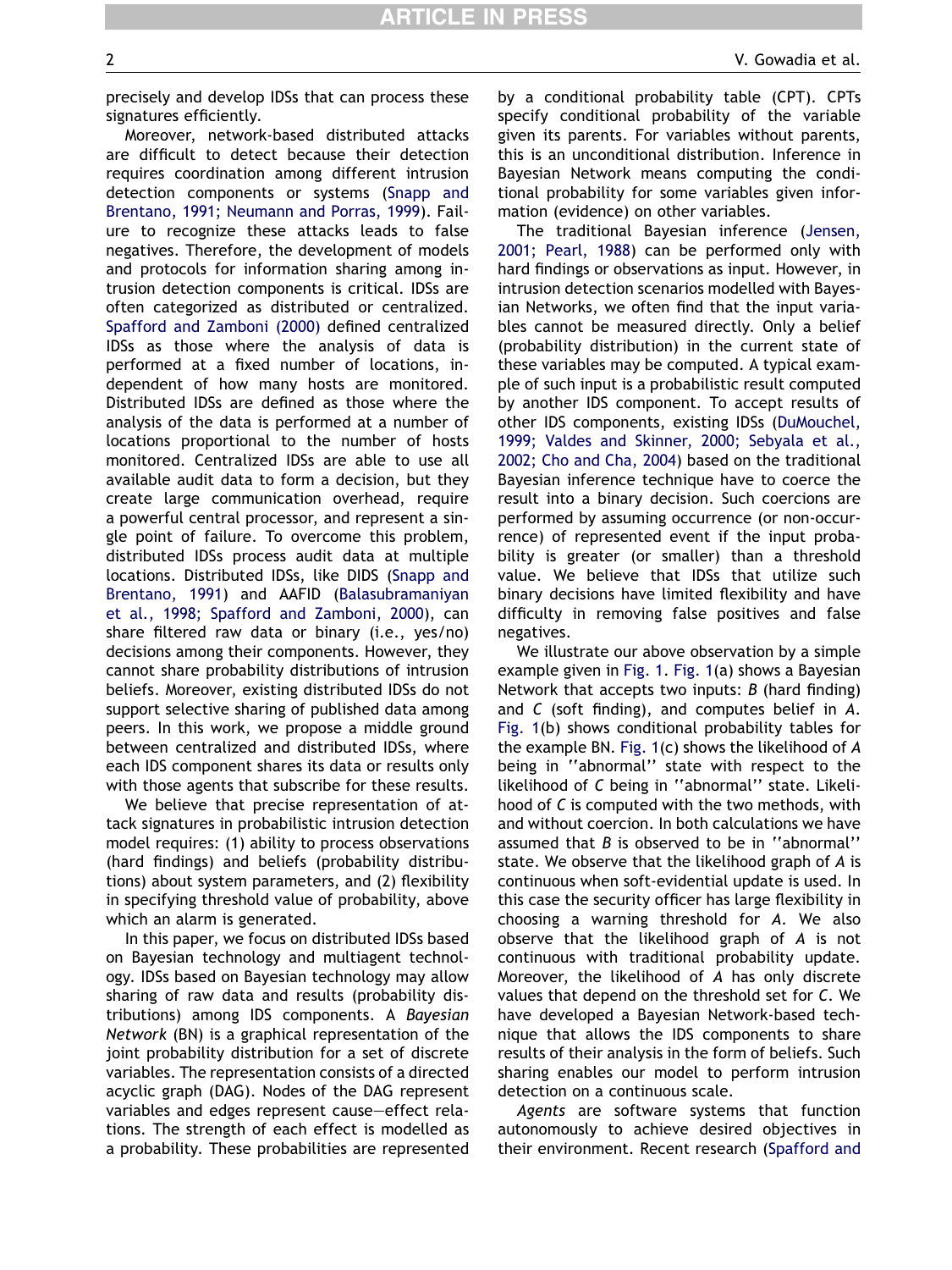## ARTICLE IN PRESS

#### <span id="page-2-0"></span>A probabilistic agent-based intrusion detection system 3



Figure 1 (a) Example BN, (b) CPTs for the example BN, and (c) likelihood of A being abnormal calculated with softevidential update and traditional probability update ( $C_{\text{threshold}} = 60\%$ ).

[Zamboni, 2000; Jansen et al., 1999; Carver et al.,](#page-15-0) [2000; Helmer et al., 2003](#page-15-0)) shows that agent-based technology seems to be a promising direction for developing collaborative intrusion detection systems. We propose an agent-based, cooperative architecture where each IDS component is able to process its own data and to integrate local findings with the findings of other IDS components. Each agent acts as a wrapper for a Bayesian Network. Agents in our model utilize the communication protocols and languages ([Bellifemine et al., 1999;](#page-15-0) [FIPA, 2002a\)](#page-15-0) developed by multiagent research community. In addition, they use Bayesian inference with soft-evidential update to support integration of beliefs and observations. We refer to this multiagent architecture as Agent Encapsulated Bayesian Network (AEBN) [\(Bloemeke and Valtorta,](#page-15-0) [2002](#page-15-0)). Although, Bayesian Network-based architectures have been considered for intrusion detection [\(DuMouchel, 1999; Valdes and Skinner, 2000; Bar](#page-15-0)[bara et al., 2001; Sebyala et al., 2002; Cho and Cha,](#page-15-0) [2004](#page-15-0)), these models use traditional probabilityupdate methods [\(Jensen, 2001; Pearl, 1988\)](#page-15-0). They can effectively utilize only those parameters that result from an actual measure. This limitation often results in under-specified signatures. To solve this problem, in our model agents are enabled to share their beliefs (soft findings) in addition to measured values (hard findings).

More specifically, we propose an agent-based and cooperative architecture, called Probabilistic Agent-Based Intrusion Detection (PAID), to analyze system information and estimate intrusion probabilities. Agents in PAID accept facts and derived values as inputs. Agents may share their beliefs with, or request information (belief or data) from the other agents.

Our model uses three types of agents: systemmonitoring agents, intrusion-monitoring agents and registry agents. System-monitoring agents are responsible for collecting, transforming, and distributing intrusion specific data upon request and evoking information collecting procedures. Each intrusion-monitoring agent encapsulates a Bayesian Network and performs belief update as described in [Valtorta et al. \(2002\)](#page-15-0) using both facts (observed values) and beliefs (derived values). Intrusion-monitoring agents generate probability distributions (beliefs) over intrusion variables that may be shared with other agents. Each belief is called a soft finding. Soft findings can indicate that a system is in an abnormal state. Even in the absence of hard findings, soft findings can affect the probability of intrusion occurrence or attack against the monitored system. A probabilistic representation of attacks, using hard and soft findings makes our model capable of identifying variations of known intrusions. Coordination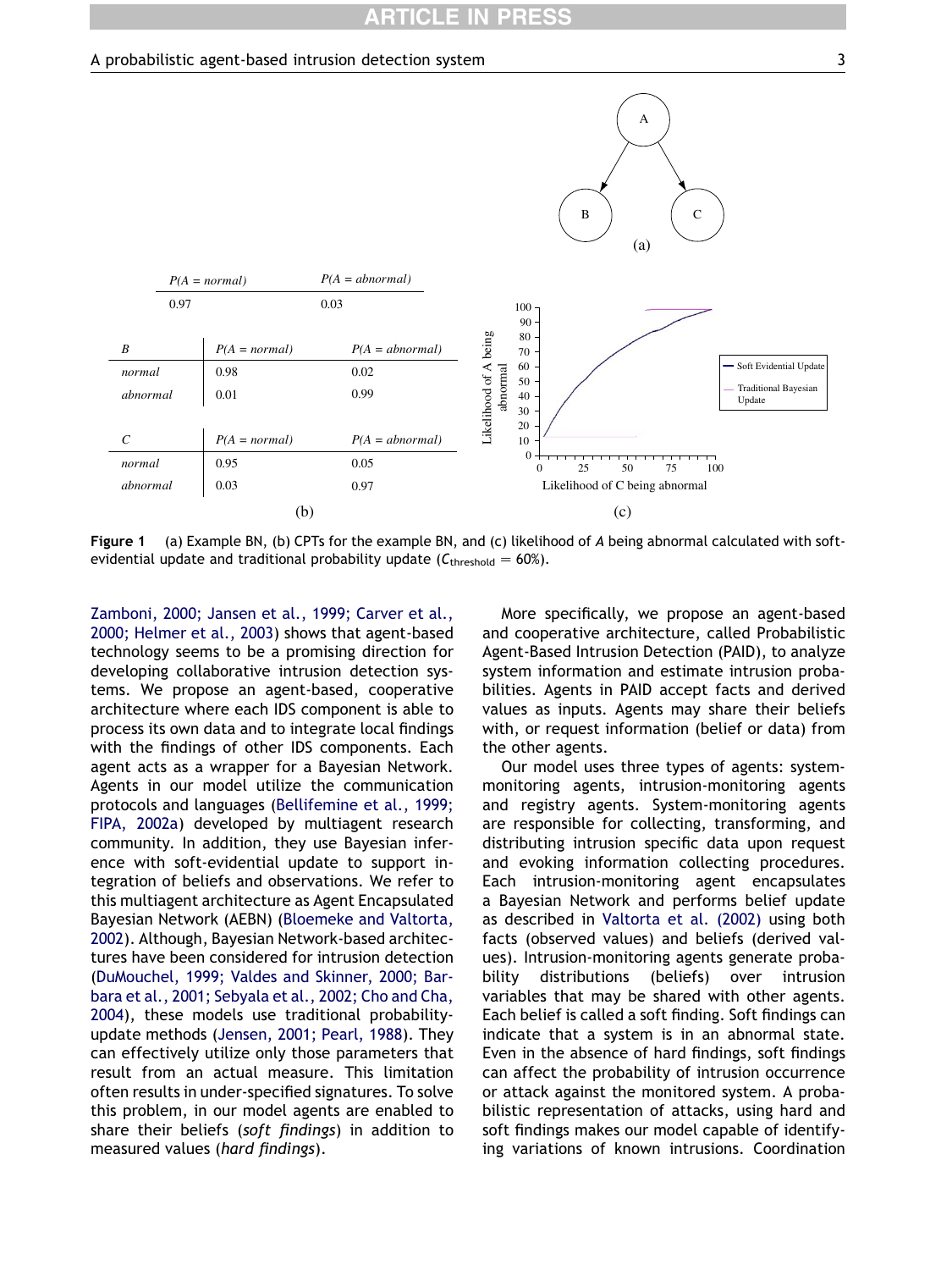<span id="page-3-0"></span>between system-monitoring and intrusion-monitoring agents is provided by a registry agent. Within an IDS collaborative model, there may exist several registry agents that, upon failure, can compensate for each other. However, each intrusion-monitoring and system-monitoring agent is registered with a registry agent central to the monitoring agents.

Currently our model detects known intrusions by using well-documented patterns of attacks. Each intrusion-monitoring agent is looking for a particular intrusion pattern. If such a pattern is found, a possible intrusion is indicated. Distributed intrusion detection is achieved by enabling agents to share their beliefs. Depending on the level of collaborations and privacy concerns of the collaborating entities, each component may be able to build the full, global decision stage or only a partial one.

The organization of this paper is as follows. Next section gives a brief introduction to Bayesian Networks, and agent technology. Then, background information and related work followed by the description of the proposed framework (PAID) are given. Further, methodology for building BNs for intrusion detection is presented which is followed by implementation of the proposed intrusion detection framework. Finally, we conclude and recommend future research in last section.

## Background

#### Bayesian Networks

A Bayesian Network (BN) is a graphical representation of the joint probability distribution for a set of discrete variables. The representation consists of a directed acyclic graph (DAG), prior probability tables for the nodes in the DAG that have no parents and conditional probability tables (CPTs) for the nodes in the DAG given their parents. As an example, consider the network in Fig. 2.

More formally, a Bayesian Network is a pair composed of: (1) a multivariate probability distribution over *n* random variables in the set  $V =$  $V_1, \ldots, V_n$ , and (2) a directed acyclic graph (DAG) whose nodes are in one-to-one correspondence with  $V_1, ..., V_n$ . (Therefore, for the sake of convenience, we do not distinguish the nodes of a graph from variables of the distribution.)

Bayesian Networks allow specification of the joint probability of a set of variables of interest in a way that emphasizes the qualitative aspects of the domain. The defining property of a Bayesian Network is that the conditional probability of any node, given any subset of non-descendants, is equal to the conditional probability of that same node given the parents alone. The chain rule for Bayesian Networks [\(Neapolitan, 1990](#page-15-0)) given below follows from the above definition.

"Let  $P(V_i | \pi(V_i))$  be the conditional probability of  $V_i$  given its parents. (If there are no parents for  $V_i$ , let this be  $P(V_i)$ .) If all the probabilities involved are nonzero, then  $P(V) = \prod_{v \in V} P(v | \pi(v))$ ".

Three features of Bayesian Networks are worth mentioning. First, the directed graph constrains the possible joint probability distributions represented by a Bayesian Network. For example, in any distribution consistent with the graph of Fig. 2, D is conditionally independent of A given B and C. Also, E is conditionally independent of any subset of the other variables given C.

Second, the explicit representation of constraints about conditional independence allows a substantial reduction in the number of parameters to be estimated. In the example, assume that the possible values of the five variables are as shown in Fig. 2(b).

Then, the joint probability table  $P(A, B, C, D, E)$ has  $2 \times 3 \times 2 \times 4 \times 4 = 192$  entries. It would be



Figure 2 (a) An example Bayesian Network, (b) variable states, and (c) conditional probability table for B given A.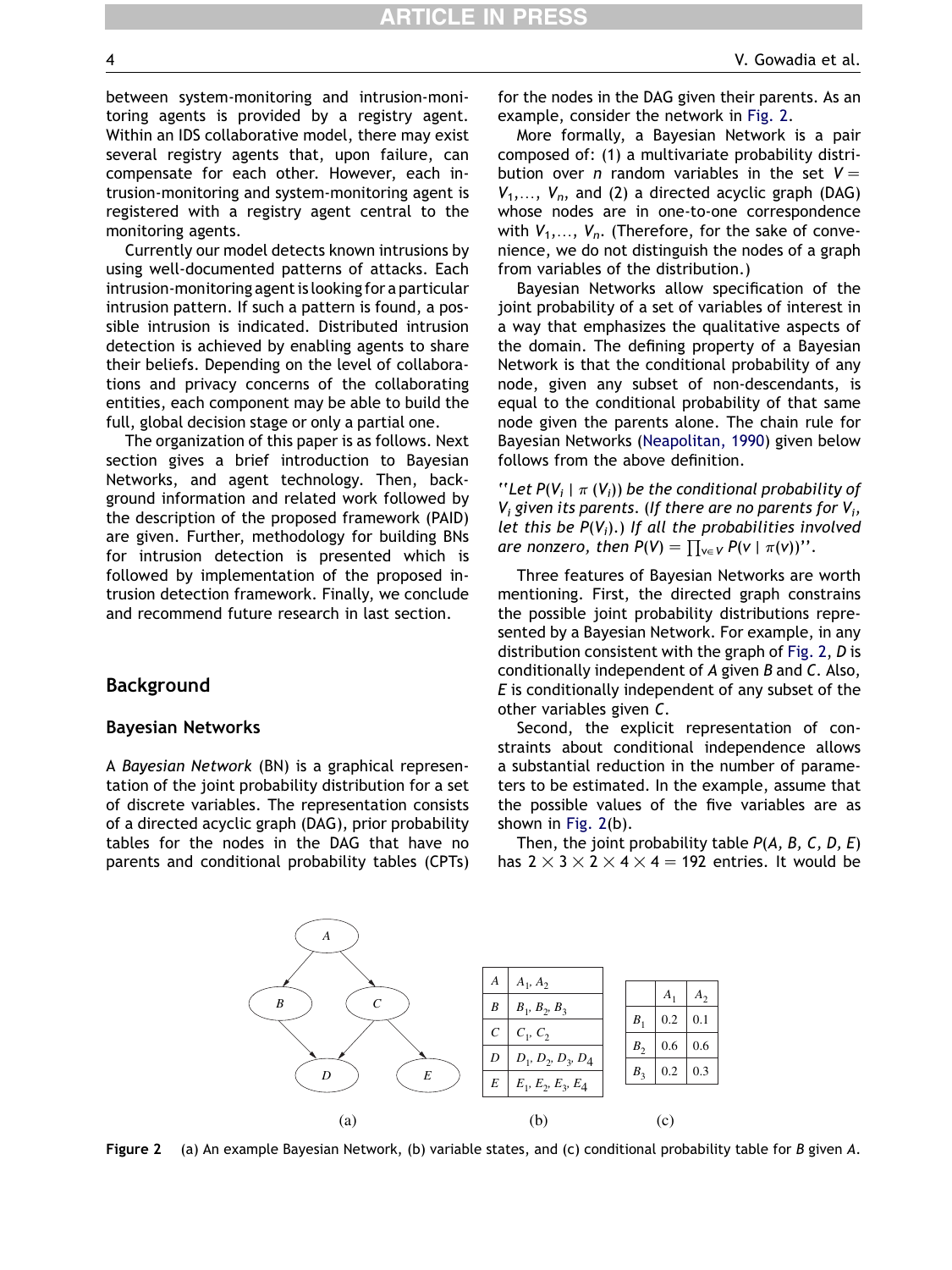#### A probabilistic agent-based intrusion detection system  $\overline{5}$

very difficult to assess 191 independent parameters. However, the independence constraints encoded in the graph permit the factorization  $P(A, B, A)$ C, D, E) =  $P(A) \times P(B | A) \times P(C | A) \times P(D | B, C) \times$  $P(E | C)$  which reduces the number of parameters to be estimated to  $1 + 4 + 2 + 18 + 6 = 31$ . The second term in the sum is the table for the conditional probability of B given A. This probability is shown in [Fig. 2](#page-3-0)(c); note that there are only four independent parameters to be estimated since the sum of values by column is one.

Thirdly, the Bayesian Network representation allows a substantial (usually, dramatic) reduction in the time needed to compute marginals for each variable in the domain. The explicit representation of constraints on independence relations is exploited to avoid the computation of the full joint probability table in the computation of marginals both prior and conditioned on observations. Limitation of space prevents the description of the relevant algorithms; see [Jensen \(2001\)](#page-15-0) for a discussion of the junction tree algorithm.

The most common operation on a Bayesian Network is the computation of marginal probabilities both unconditional and conditional upon evidence. Marginal probabilities are also referred as beliefs in the literature [\(Pearl, 1988](#page-15-0)). This operation is called probability updating, belief updating, or belief assignment.

We define evidence as a collection of findings. A (hard) finding specifies which value a variable is in. A soft finding specifies the probability distribution of a variable. These definitions of finding and of evidence may be generalized, for example, by allowing specifications of impossible configurations of pairs of variables [\(Cowell et al., 1999; Lauritzen](#page-15-0) [and Spiegelhalter, 1988; Valtorta et al., 2002\)](#page-15-0). However, applications rarely need the power of the more general definitions, and most Bayesian Network software tools support only the definition of (hard) evidence as a collection of (hard) findings given here.

#### Agent Encapsulated Bayesian Networks

Although there is no universally accepted definition of agent, most authors agree that agents share the following properties: each agent is autonomous, has a set of goals, and has a local model of the part of the world that affects the achievement of its goals, and has a way of communicating with other agents. In an Agent Encapsulated Bayesian Network (AEBN) [\(Bloemeke and Valtorta, 2002\)](#page-15-0), each agent uses a single Bayesian Network (which is also called an AEBN) as its model of the world. The agents communicate via passing messages that are distributions on variables shared between the individual networks.

The variables of each AEBN are divided into three groups: those about which other agents have better knowledge (input set), those that are used only within the agent (local set), and those for which the agent has the best knowledge and which the other agents may want to use (output set). The variables in the input set and the output set are shared with other agents. The variables in the local set are not. An agent subscribes to zero or more variables in the input set and publishes zero or more variables in the output set.

The mechanism for integrating the view of the other agents on a shared variable is to replace the agent's current belief (which is a probability distribution) in that variable with that of the communicating agent. The update of a probability distribution represented by a Bayesian Network upon receipt of a belief is called a soft-evidential update and is explained in detail by [Valtorta](#page-15-0) [et al. \(2002\)](#page-15-0). In this work, we have used the Big Clique algorithm for soft-evidential update, im-plemented in the BC-Hugin system [\(Kim et al.,](#page-15-0) [2004\)](#page-15-0).

When a publisher makes a new observation, it sends a message to its subscribers. The subscribers in turn adjust their internal view of the world and send their published values to their subscribers. Assuming that the graph of agent communication (which we simply call agent graph) is a directed acyclic graph (DAG), equilibrium is reached, and a kind of global consistency is assured because the belief in each shared variable is the same in agents that subscribe to that variable.

The restriction that an agent has correct and complete knowledge of the variables it publishes forces unidirectional communication, and it may seem excessive. However, there is a good reason to insist on this requirement. The alternative (i.e., to allow bidirectional communication between agents) requires that the agent graph be a tree, as shown in [Xiang \(2002\).](#page-15-0) Most agent-based systems demonstrate acyclic graph communication model. For example, it is possible to have multiple views of the same parameter. That is, two agents may publish variables that correspond to their measurement (or belief) of the same parameter. Moreover, nothing prevents another agent from integrating the published values of these two agents, thus obtaining a new (and possibly more accurate) view of the parameter.

[Table 1](#page-5-0) summarizes some features of AEBNs and other related representation formalisms. AEBNs have very good scalability and shared variables are independent of variables in descendant BNs.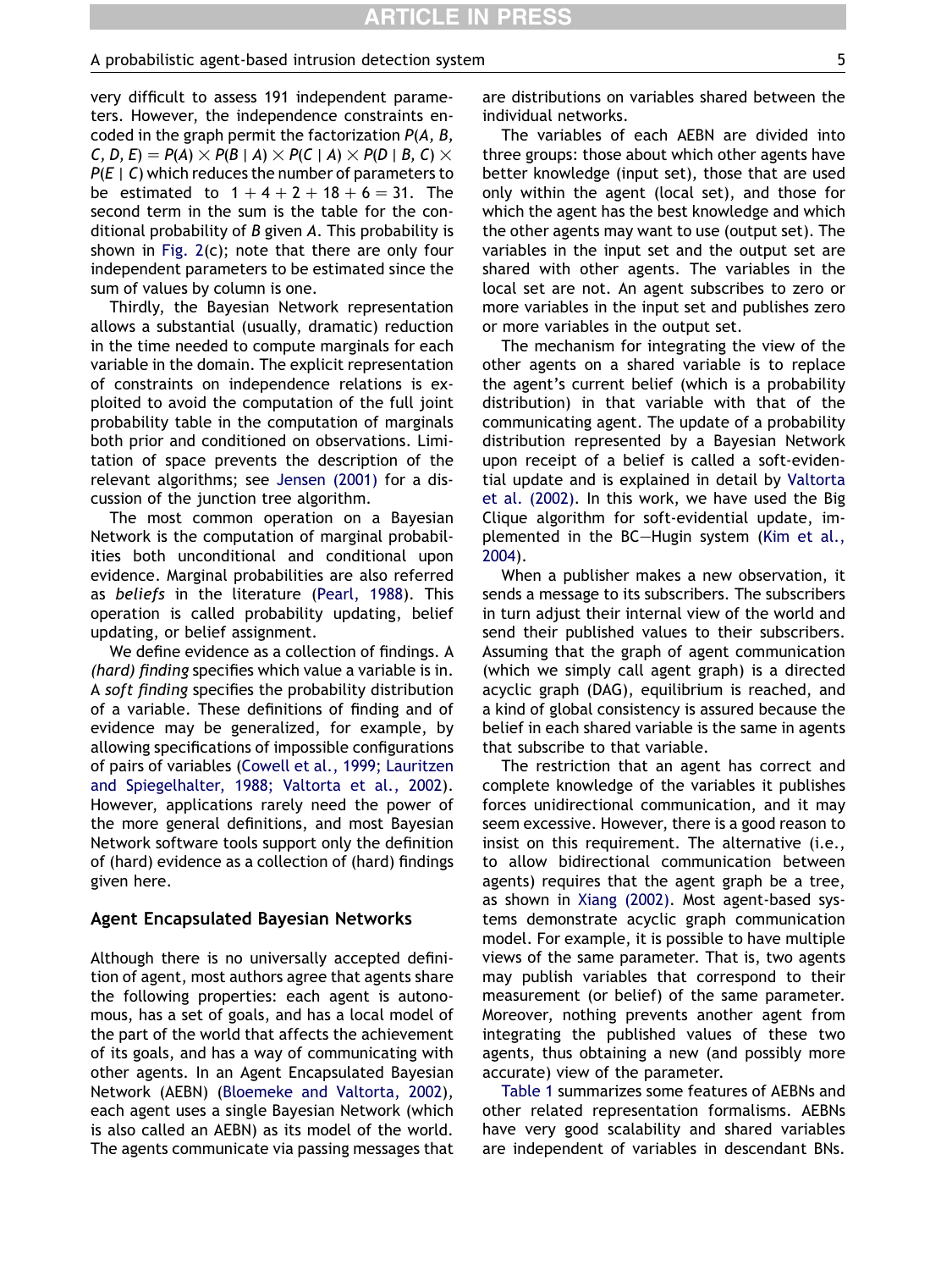| Name                                                                                     | Granularity                                          | Topological<br>restrictions         | Constraints on<br>independence<br>relations                                                                | Purpose                                                                       | Scalability                                                                  |
|------------------------------------------------------------------------------------------|------------------------------------------------------|-------------------------------------|------------------------------------------------------------------------------------------------------------|-------------------------------------------------------------------------------|------------------------------------------------------------------------------|
| Bayesian Network<br>(Jensen, 2001)                                                       | Individual<br>variable                               | DAG of<br>variables                 | Local Markov<br>condition<br>( <i>d</i> -separation)                                                       | Efficient<br>representation<br>of multivariate<br>probability<br>distribution | Poor                                                                         |
| Multiply Sectioned<br><b>Bayesian</b><br><b>Network</b><br>(MSBN) (Xiang,<br>2002)       | Bayesian<br><b>Network</b><br>(BN)                   | Tree (of BNs)                       | d-Separation on<br>composition of<br>BNs;                                                                  | Efficient<br>distribution of<br>computation<br>among processors               | Good: distributed<br>computation,<br>if tree<br>decomposition<br>is possible |
| <b>Multiple Entity</b><br>Bayesian<br><b>Networks</b><br>(MEBN) (Laskey<br>et al., 2001) | Bayesian<br><b>Network</b><br>Fragments<br>(BNFrags) | DAG (of<br><b>BNFrags</b> )         | d-Separation<br>on composition<br>of BNs;<br>encapsulation                                                 | Distributed<br>representation<br>of Bayesian<br><b>Networks</b>               | Mediocre:<br>representation<br>decomposed,<br>computation<br>centralized     |
| Agent<br>Encapsulated<br>Bayesian<br>Networks (AEBN)<br>(Bloemeke and<br>Valtorta, 2002) | Bayesian<br><b>Network</b><br>(BN)                   | DAG (of BNs)                        | Shared variables<br>independent of<br>variables in<br>descendent BNs<br>given parent BNs;<br>encapsulation | Construction of<br>interpretation<br>models by<br>collaborating<br>agents     | Very good:<br>distributed<br>computation,<br>distributed<br>representation   |
| Decentralized<br>Sensing<br>Networks (DSN)<br>(Utete, 1998)                              | Sensor                                               | Undirected<br>graph (of<br>sensors) | None: non-<br>probabilistic<br>approach                                                                    | Distributed<br>sensing and<br>data fusion                                     | Poor: rumor<br>problem is<br>unsolvable in<br><b>DSNs</b>                    |

Therefore, we chose to use the AEBN organization for the work described in this paper.

We now briefly overview related research work on intrusion detection with the help of Bayesian networks or agent technology.

## Bayesian Networks based intrusion detection

IDSs using Bayesian Networks have been proposed by many researchers [\(DuMouchel, 1999; Valdes and](#page-15-0) [Skinner, 2000; Barbara et al., 2001; Sebyala et al.,](#page-15-0) [2002; Cho and Cha, 2004](#page-15-0)). However, these IDS models use only hard findings in their Bayesian models. We now briefly overview their IDS architectures.

[DuMouchel \(1999\)](#page-15-0) proposed an anomaly detection technique using the Bayes classifier. They keep a profile of commands issued by each user and compute command transition probabilities. Their IDS detects abnormal behavior based on the observed command transitions.

[Valdes and Skinner \(2000\)](#page-15-0) proposed an adaptive model that detects attacks using probability theory. Their architecture analyzes the traffic from a given client's TCP sessions. This analysis is done by Bayesian inference at periodic intervals in a session, and the interval is measured in number of events or elapsed time. Between inference intervals, the system state is propagated according to a Markov model. After each inference, the system may give alerts for suspicious sessions.

[Sebyala et al. \(2002\)](#page-15-0) have incorporated Bayesian Network in their IDS as anomaly detector. They keep a profile of CPU and memory utilization by proxylets in active networks. They use a Bayesian Network to compute state (good or bad) of proxylet. A proxylet is in bad state if the CPU and memory utilization is anomalous.

[Cho and Cha \(2004\)](#page-15-0) proposed a technique to detect anomalies in web sessions. A web session consists of sequence of page requests. Anomalous request in given web session may correspond to request for secured pages without accessing the login page, or repeated access to a same page. Their model utilizes Bayesian parameter estimation technique [\(Friedman and Singer, 1998](#page-15-0)) to compute probability that a user may request

<span id="page-5-0"></span>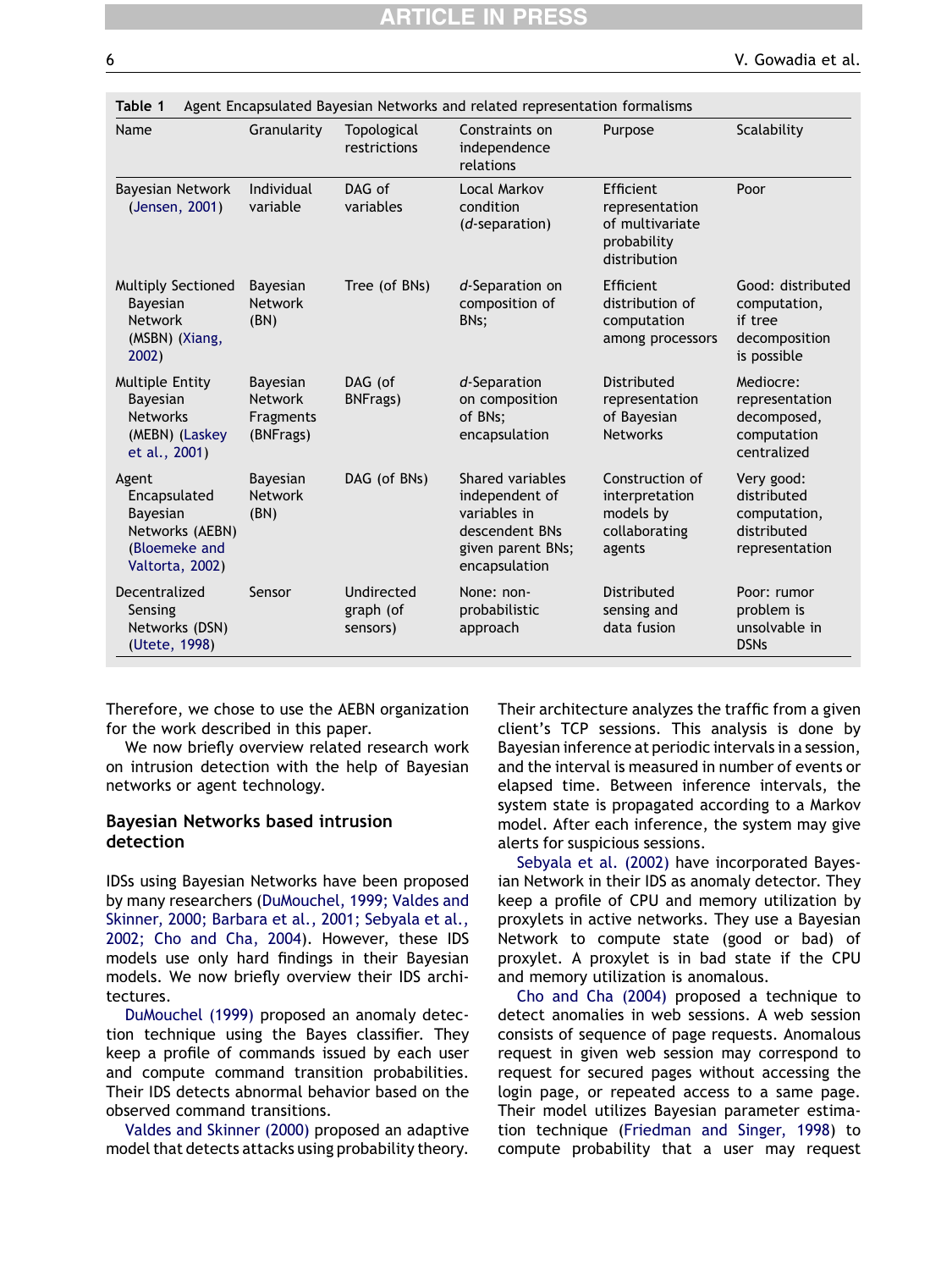certain pages in given sequence. A web session may consist of multiple sub-sessions. To combine the anomaly scores of these sub-sessions, they suggest use of either maximum value (for high sensitivity) or average value (for low sensitivity).

In the above models, Bayesian inference is performed when a hard evidence is received like a command sequence, TCP parameters, CPU or memory utilization, or a page request. None of the above models describe Bayesian model for attacks when the input observation is a probability distribution over the states of a system parameter. For example, there is 80% chance of a DOS attack on the file server, or there is a 70% chance for command sequence to be anomalous. Unlike existing models, our model allows accepts beliefs (probability distributions) as input to the Bayesian models.

#### Agent-Based Intrusion Detection systems

Agent-based systems require a communication infrastructure. Agents in our system communicate with each other by sending messages in the Agent Communication Language specified by FIPA [\(FIPA,](#page-15-0) [2002a,b](#page-15-0)). JADE [\(Bellifemine et al., 1999\)](#page-15-0) is a software framework to aid the development of agent applications in compliance with the FIPA specifications for inter-operable intelligent multiagent systems. The purpose of JADE is to simplify development while ensuring standard compliance through a comprehensive set of system services and agents. To achieve such a goal, JADE offers a distributed agent platform, directory facilitator (DF), and library of interaction protocols. The agent platform includes an agent management system that allows monitoring and logging of agent activities and performs life-cycle operations (start, suspend, and terminate) on agents. Interaction protocols (e.g., request, query, subscribe, etc.) are used to design agent's interaction, providing a sequence of acceptable messages and semantics for those messages.

Agent communications can be divided into two categories: communication among agents at the same host and communication among agents at different hosts. [Balasubramaniyan et al. \(1998\)](#page-14-0) examine these methods in the context of intrusion detection.

[Spafford and Zamboni \(2000\)](#page-15-0) and [Balasubrama](#page-14-0)[niyan et al. \(1998\)](#page-14-0) presented a framework called AAFID in which autonomous agents report their findings to entities called transceivers. Each host has a unique transceiver that collects information from all other agents on its host machine. Agents also perform data reduction and send data to monitors that oversee the operation of several transceivers. Monitors have the capability to detect events that may be unnoticed by the transceivers. In mobile agent-based systems, like the ones presented by [Helmer et al. \(2003\)](#page-15-0) and [Asaka](#page-14-0) [et al. \(1999\)](#page-14-0), mobile agents collect, integrate, and analyze data from different components of a distributed system. The agent's findings are recorded in a database and/or reported to the users.

## System design goals

One of the design goals of our IDS is to enable it to function as a stand-alone system or to support existing IDSs. Our main goal is to improve upon existing IDS technologies by allowing flexible information sharing among system components in a way that the shared data are easily incorporated in the analysis of the components. Our model supports the calculation of intrusion probabilities on a continuous scale of [0, 1]. A probability of zero means it is certain no intrusion has occurred, and one means that an intrusion has definitely occurred. For each intrusion type there is an associated variable that represents the probability of that intrusion. Each Bayesian network is able to modify its own belief (probability distribution over an intrusion variable) and to import or export beliefs from or to other Bayesian networks. These input variables are accepted during all states of processing.

Analysis of distributed attacks on a large network may require monitoring of numerous hosts and large volumes of network traffic. Thus a large amount of data is generated that must be analyzed. Our model supports local analysis of collected data and sharing of results (and partial results). We also allow agents to share probability distributions (beliefs) of intrusion occurrences and system states. This ''belief sharing'' carries more information than sharing a binary decision and also has a lower overhead than raw data sharing.

Each intrusion-monitoring site or network may have different sensitivity and selectivity requirements. Our model allows security officers to customize these parameters according to the local requirements. This customization does not affect the probability distribution values shared among the agents.

Finally, we address some of the issues related to reliability and ease of maintenance. Based on the distributed nature of our model and the possibility of replicated Bayesian Networks for monitoring intrusion, our model remains functional even if some of the IDS network nodes are unavailable.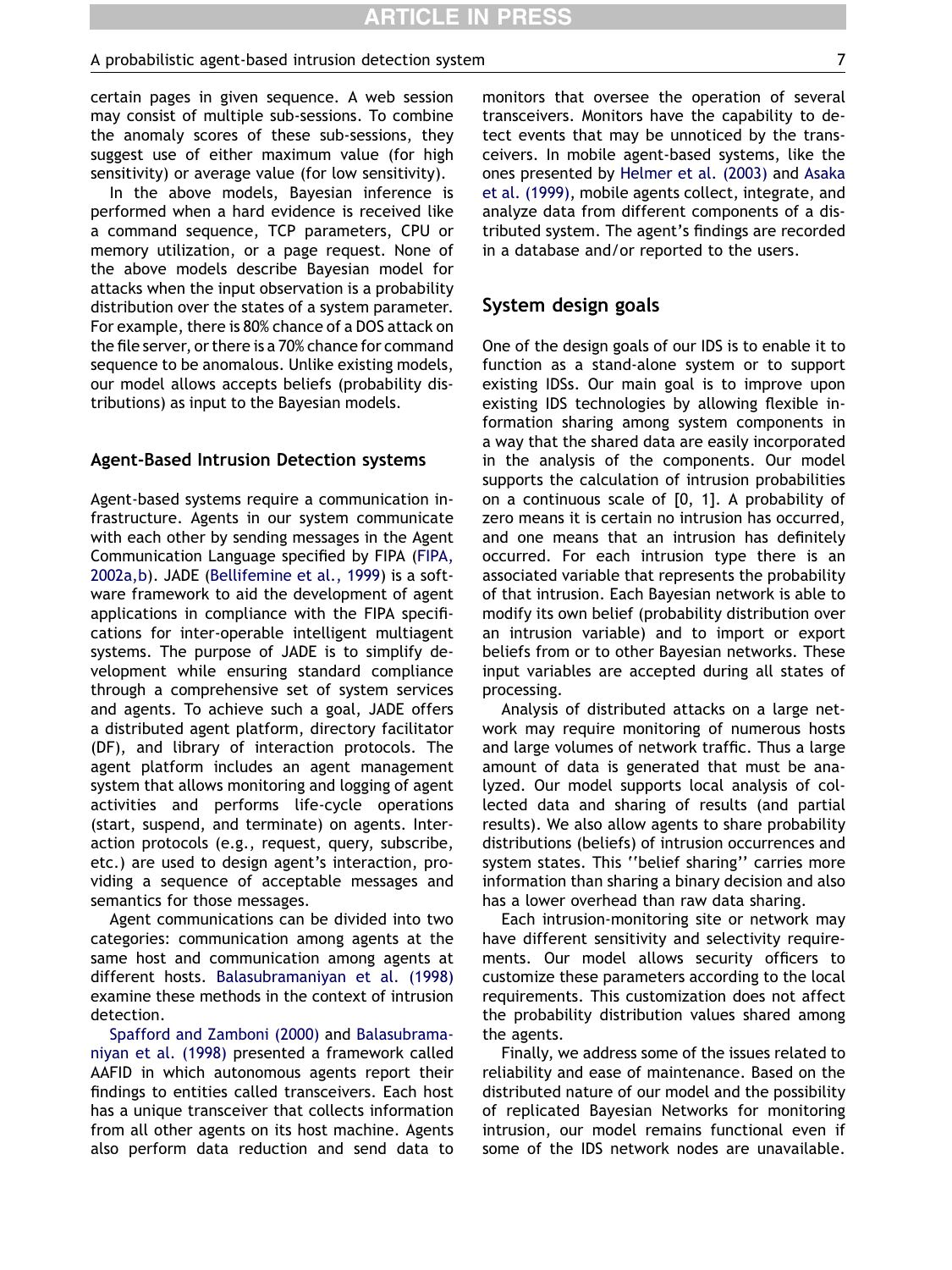Since the detection of an intrusion is based on several parameters, including local findings and findings from several other agents. The misleading data from compromised agents are small if the number of non-compromised agents is large and the number of compromised agents is small. Each Bayesian Network is responsible to monitor a particular intrusion; therefore the modification of an intrusion pattern will affect only those networks that monitor the intrusion. Similarly, protection against new types of attacks can be added easily to the model.

## Probabilistic Agent-Based Intrusion Detection

In our model, we use agent graphs to represent intrusion scenarios. Each agent is associated with a set of input variables, a set of output variables, and a set of local variables. The agent at each node of the graph encapsulates a Bayesian Network. Nodes of the Bayesian Network are variables that represent suspicious events, intrusions, or system and network parameter values. A variable can have any number of states, and the belief in the variable is the distribution on its states. The encapsulated Bayesian Network is used to model intrusion scenarios. It is also able to incorporate measurement errors and handle multiple beliefs on input variables.

## PAID architecture

The PAID architecture uses agent technology to collect and analyze data and to distribute information among the PAID components. PAID supports three types of agents: (1) system-monitoring agents, (2) intrusion-monitoring agents, and (3) registry agents.

- (1) System-monitoring agents: The system-monitoring agents perform either online or offline processing of log data, communicate with the operating system, and monitor system resources. These agents publish their output variables (facts and beliefs derived from observations) that can be utilized by other agents.
- (2) Intrusion-monitoring agents: Each intrusionmonitoring agent computes the probability for a specific intrusion type. These agents subscribe to variables and/or beliefs published by the system-monitoring agents and other intrusion-monitoring agents. The probability values for each agent are updates, calculated

according to the values of input variables and beliefs.

(3) Registry agent: The registry agent maintains information about the published variables and monitored intrusions for each system-monitoring or intrusion-monitoring agent. It is required that all agents of PAID must register with the registry agent. The registry agent also maintains the location and current status of all the registered agents. Agent status is a combination of two parameters alive and reachable. The status of a communication link between any two agents is determined by attempting to achieve a reliable UDP communication between them. The registry agent is used to find information (e.g., name and location) about agents who may supply required data. The PAID architecture can support multiple registry agents also as described later in section 'Scalability and complexity analysis'. For simplicity, we describe the examples with a single registry agent.

#### Agent communication

The interactions among the components of PAID are shown in Fig. 3. The messages are sent in XML syntax ([Bray et al., 2001](#page-15-0)) among the agents. These messages correspond to registration requests, information requests and other agent actions. A brief overview of agent actions and the corresponding messages is given below.

1. Registration of an agent with the registry agent: Each agent in PAID must register with



Figure 3 Probabilistic Agent-Based Intrusion Detection (PAID).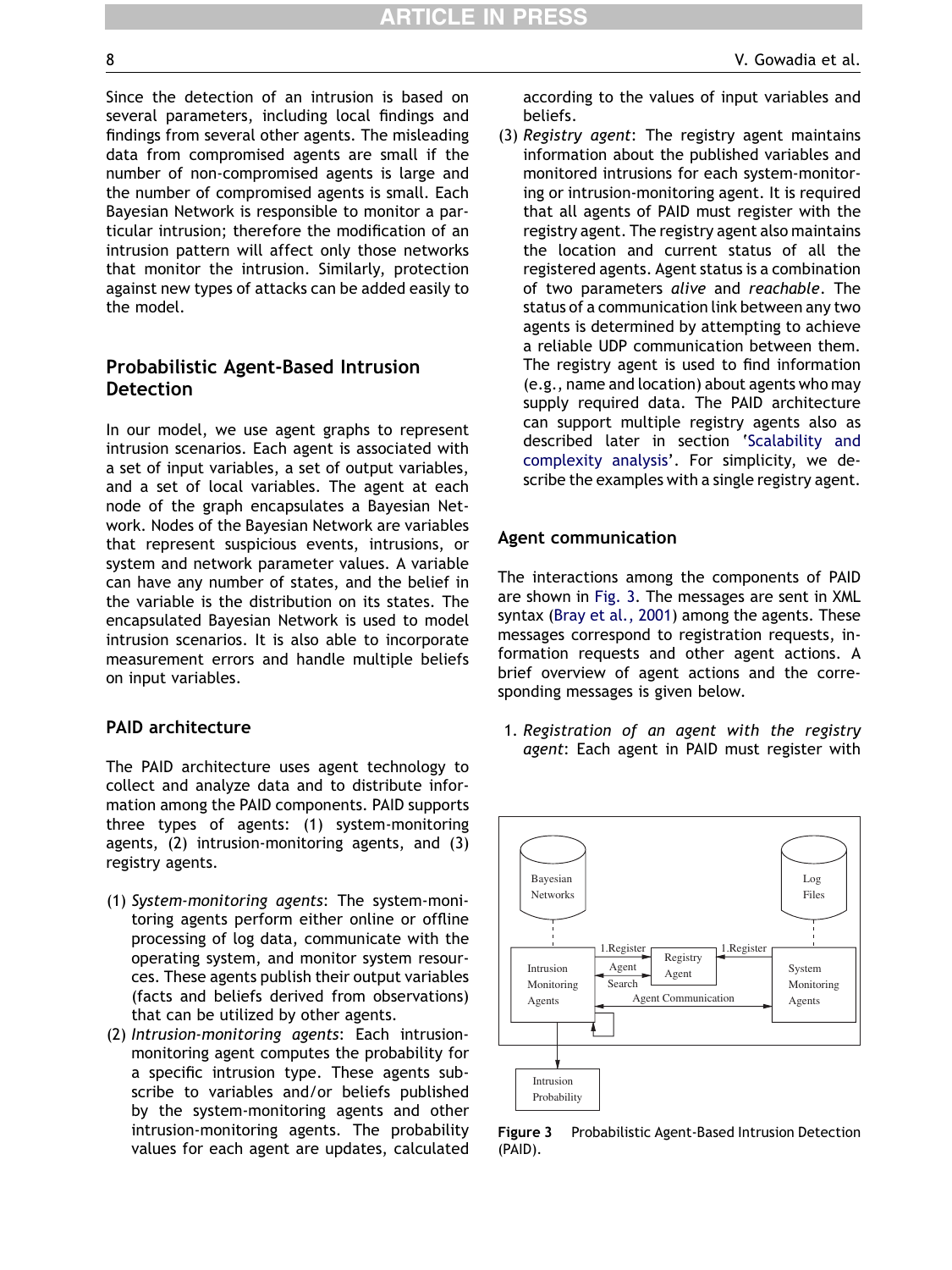the registry agent. A registration message includes the registering agent's agent-id, IP address, list of published variables and their possible states, digital signature, and digital certificate. The registry agent issues an acknowledgment message upon successfully entering the new agent in its database.

- 2. Information request by an agent about other agents: Each intrusion-monitoring agent has a set of input variables (determined from the encapsulated Bayesian Network). To find agents capable of providing required input data, the intrusion-monitoring agent sends a search request to the agent registry. The search request includes the requester's agent-id, IP address, and the required input variables. The message is digitally signed by the requester.
- 3. Registry agent's reply to an information request: Upon receiving a search request, the registry agent verifies that the request is legitimate before searching its database to determine which agents can supply the requested variables and the status of these agents. The message from the registry agent to the requester includes the requested variable name, the agent-id of the agent publishing the variable, its IP address, and status. The message is digitally signed by the registry agent.
- 4. Request for belief subscription: Upon receiving the list of agents capable of providing the required input from the registry, the subscribing agent sends requests directly to these agents. A subscription request consists of the requester's agent-id, requester's IP address, requested input variable name, the duration of subscription time, the desired time interval between subsequent updates, a request-id, and the timestamp of the request. The message is digitally signed by the requester.
- 5. Belief-update messages: Upon receiving a belief subscription request the publishing agent sends regular updates within the agreed intervals and duration of the subscription. The message contains the request-id, the sender's id, and the probability distribution of the requested variable. The message is signed by the publisher.

## Communication security and reliability

Reliable and secure communication is achieved by using commercially available encryption techniques to achieve communication security and authentication. Reliability is supported by periodic status update of the active agents. We use secret key encryption for message content to reduce encryption overhead. Message and agent authentication is guaranteed by public-key cryptosystem and the use of digital certificate. Each message is digitally signed by the sending agent. In addition, we require that agents authenticate themselves to the registry by their digital certificates.

Status probes of registered system-monitoring agents and network links are periodically performed by the registry agent. Responses to the probing messages carry information about the state of the system-monitoring and intrusion-monitoring agents. The status of a communication link between any two agents is determined by attempting to achieve a reliable UDP communication between them. Compromised agents can be identified by periodically launching attacks over the monitored network and verifying that the expected results are generated. This approach was proposed by [Dacier \(2002\)](#page-15-0).

#### Scalability and complexity analysis

The factors affecting the scalability of our model are the costs of data transfer, belief updates and registry operations (i.e., register, deregister, and query). During normal operation, agents share their beliefs; thus, PAID has a low bandwidth requirement. Sharing of data or partial data is required only to analyze suspicious events.

[Pearl \(1988\)](#page-15-0) has shown that belief update can be performed in linear time in trees and (more generally) singly connected networks. Unfortunately, belief update in general Bayesian Networks is NP-hard ([Cooper, 1990](#page-15-0)). The computational complexity of the algorithm found to be the best in practice, the junction tree algorithm, is exponential in a graphical parameter called the treewidth of the Bayesian Network. This negative result holds, even for some notions of approximation and for many restrictions on the structure of the Bayesian Network. Despite these negative theoretical results, update in most Bayesian Networks, using the junction tree algorithm [Lauritzen](#page-15-0) [and Spiegelhalter \(1988\)](#page-15-0) is very fast because most practical Bayesian Networks compile (after an intermediate step that converts them into an indirected graph) into a junction tree where the largest clique is small. The process is described in detail in the literature, for example in [Neapolitan](#page-15-0) [\(1990\).](#page-15-0) More precisely, the computational complexity of the junction tree algorithm, which is widely found to be the fastest algorithm in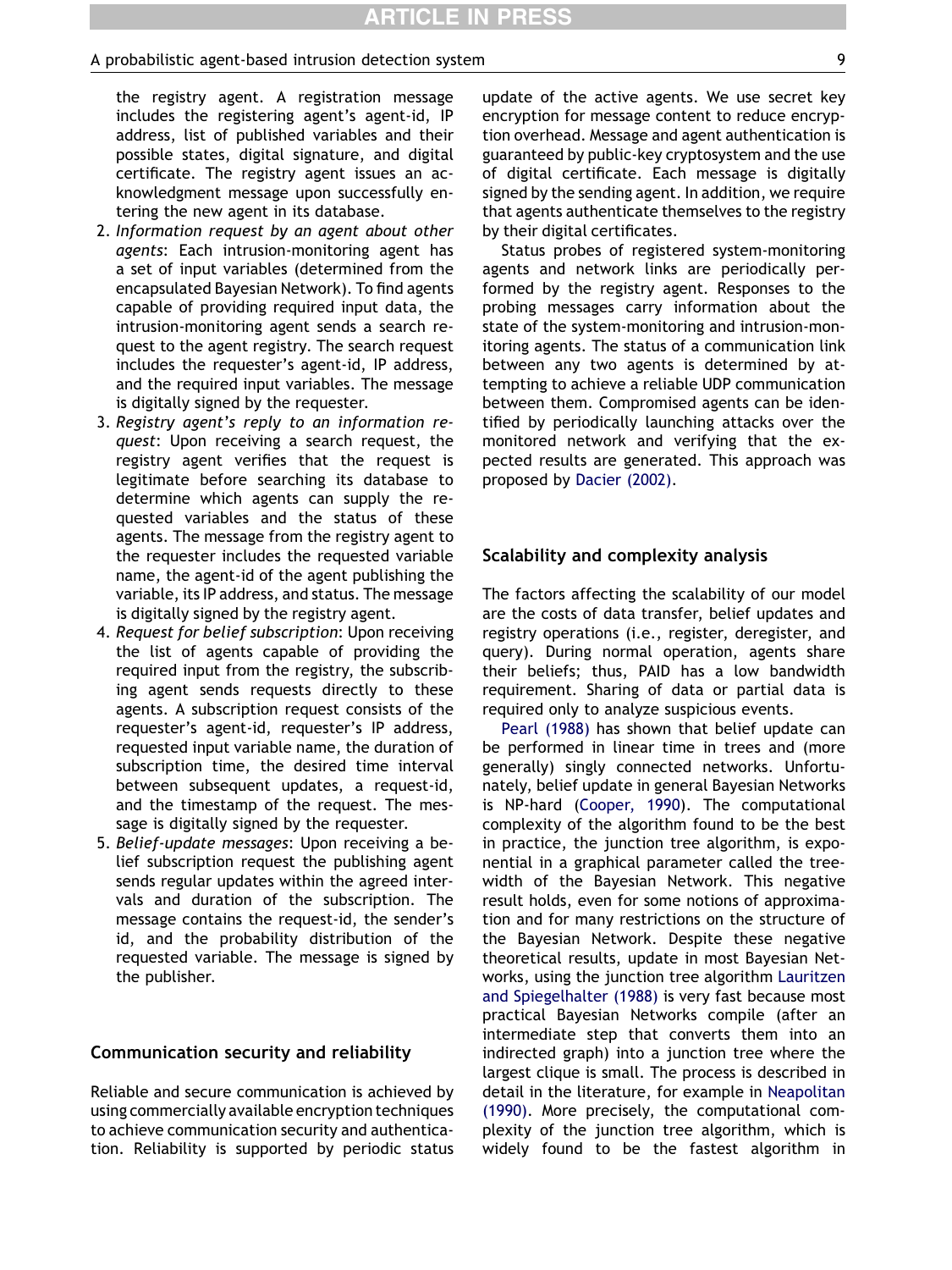practice is exponential in a graphical parameter called the treewidth of the Bayesian Network.

PAID can provide scalability by supporting multiple registries. Each subnet may have its own agent registry. The agent-registries can forward requests and replies to neighboring registries based on the IP address of the receiving agent. Dynamic routing algorithms for IP networks ([Moy,](#page-15-0) [1997; Perlman, 1992\)](#page-15-0) are applicable for this purpose.

## Modelling Bayesian Networks for PAID

To assess the probability of an intrusion, we use Bayesian Networks. Modelling a domain with Bayesian Networks involves two major steps. First, a domain expert needs to specify the qualitative structure of the network, which depends solely on the independence relation among the variables of the domain of interest. Second, the numerical parameters need to be assessed; these parameters are the prior probabilities of variables that have no parents, and the conditional probabilities of every other variable given its parents. The graph and the probabilities uniquely and completely specify the joint probability of the variables in the domain of interest.

We now present methodologies for modelling Bayesian Networks for attack patterns, system parameters, incorporating errors, and resolving conflicts.

#### Bayesian Network building methodology

There are two methods of building Bayesian Networks for a particular application domain. The first method consists of asking the domain expert to construct the network (DAG) and assess the prior and conditional probabilities manually. This is how we build our networks. The second method builds the network from data. There are several algorithms available to accomplish this learning task. These are: BIFROST [\(Lauritzen and Spiegelhalter,](#page-15-0) [1988](#page-15-0)), K2 ([Cooper and Herskovits, 1992](#page-15-0)), and CB ([Singh and Valtorta, 1993, 1995\)](#page-15-0). The prior and conditional probabilities can also be computed from data. The models are validated by comparison with the performance of an expert [\(Spiegelhalter](#page-15-0) [et al., 1993; Neapolitan, 2004\)](#page-15-0). We plan to extend our model to incorporate these algorithms to build Bayesian Networks.

We now illustrate our method of building Bayesian Network model for attack patterns, with an example of a Mitnick attack.

## Modelling computer attacks with Bayesian Networks: an example

The Mitnick attack (see Fig. 4) is difficult to identify due to its distributed nature. In a network vulnerable to Mitnick attack, the victim host authenticates a trusted host using an IP address only. The trust relationship between the victim and trusted hosts implies that the users logged in on the trusted host or applications running on the trusted host can access resources on the victim host without secure authentication. Mitnick attack exploits the weakness of IP based authentication systems and a flaw in TCP packet sequence number generation algorithm. An attacker launches a distributed denial of service attack on the trusted host making it temporarily unavailable. The attacker is then able to gain access to the victim host by pretending to be a user from the trusted host. Hence, the identification of a Mitnick attack requires evidence of both IP spoofing and DOS attacks on different machines in the victim network. Soft and hard findings detected on the victim's network can be used to identify the attack. We now examine the Mitnick attack in detail and model possible findings and their dependencies with a Bayesian Network model.

In preparation for the attack, the intruder installs malicious programs (zombies) on many vulnerable computers over the Internet. Meanwhile, the intruder gathers information about the real victim. This information will allow the attacker to successfully guess TCP sequence numbers of the victim host. At a specific time, the attacker activates the zombies to launch a denial of service (DOS) attack against the host trusted by the victim. As a result, the trusted host is unable to reply to packets sent by the victim host. Under such a situation, the intruder tries to open a TCP connection with the victim host by spoofing the IP address of the trusted host. The victim host sends



Figure 4 Mitnick attack.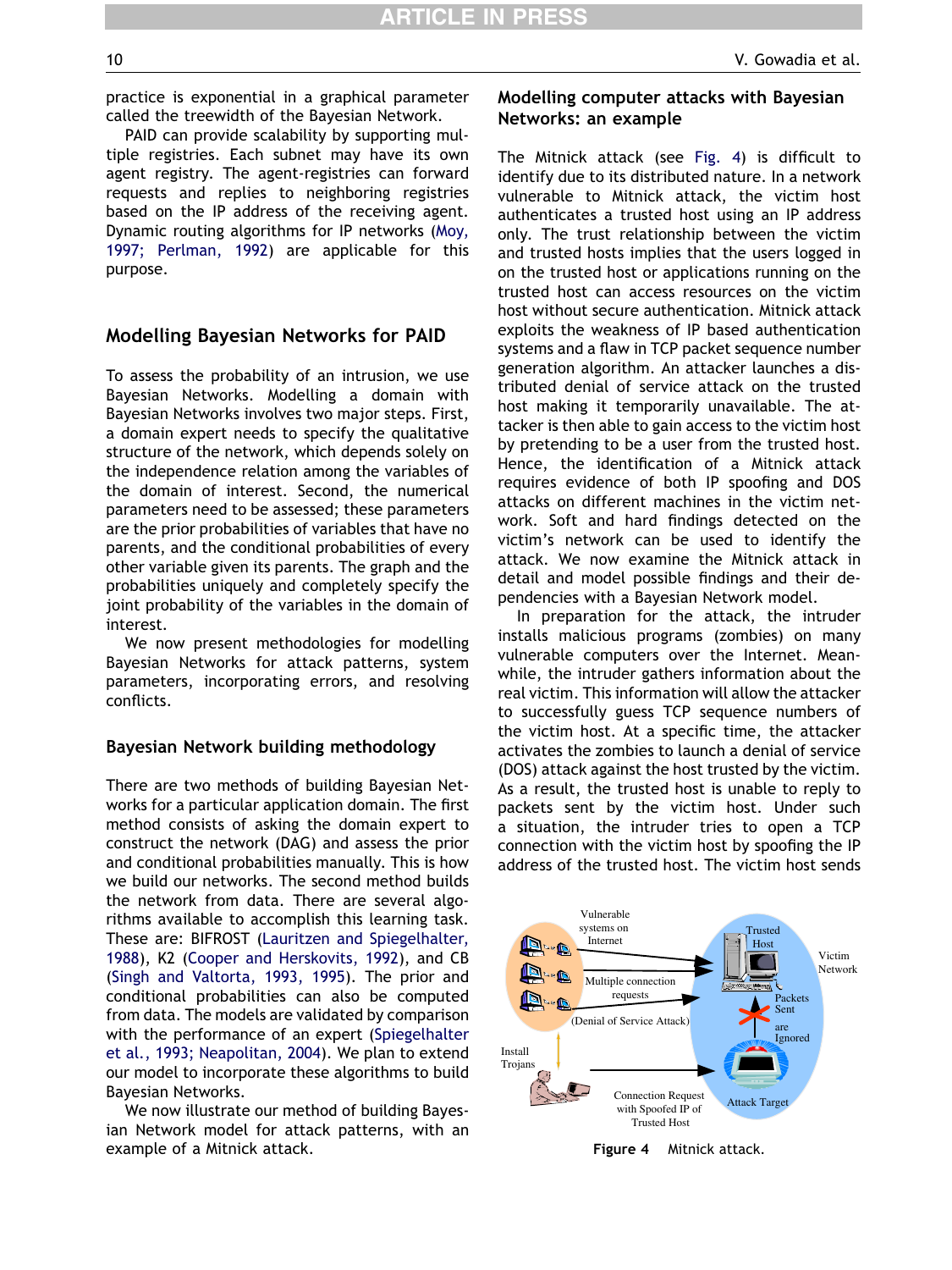an SYN-ACK packet as a reply to the trusted host. The trusted host drops this packet due to the DOS attack. The attacker now sends an ACK packet to the victim with appropriate sequence number. Upon receipt of this packet, the victim computer assumes that the other party is the trusted host. The attacker is now in a position to use the services provided by the victim host. We observe that the belief of a Mitnick attack's occurrence depends on the belief in occurrence of an IP-spoofing attack and a DOS attack on a trusted server. We add these dependencies to the qualitative structure (Fig. 6) of Mitnick attack's Bayesian model.

During an IP-spoofing attack, the network firewall and/or routing nodes on a network may discover incoming IP-packets with local source IP addresses. There is a high probability of an IPspoofing attack when such packets are observed. This finding can be detected directly by a network device. The output of network device may say that either such packet was observed, or was not observed. Therefore, we model this finding as a hard finding (called Local-SrcOnExternalInterface) supporting the hypothesis of an IP-spoofing attack. Another possible evidence of an IP-spoofing attack is an abnormal variation of the TTL value in the IP header of packets from a trusted host. This variation can be detected against recorded TTL values from the same host. However, such an observation is subjective and there is no clear demarcation between normal and abnormal values. We model this type of finding as a soft finding, and represent them by probability distributions over normal and abnormal states.

In a situation when a server is under a TCP-SYN attack, the server receives a greater number of SYN packets than the number of connections it can handle. An increased ratio of SYN to SYN-ACK packets when observed along with decreased outgoing data packets increases the probability of a TCP-SYN DOS attack and distinguishes it from the normal busy hours of the day.

During a Mitnick attack, applications at a victim host are not able to open new connections with the trusted host, but the victim host is still receiving



Figure 5 Multiagent system for Mitnick attack.

packets with the source IP address of the trusted host. The former observation by itself may not be sufficient to make an inference about the Mitnick attack, but is very useful when combined with other information. We model this observation as a soft finding called OneWayCommunication.

Fig. 5 shows the agent graph to model a simple Mitnick attack. There are three intrusion-monitoring agents: IP Spoofing Agent, Mitnick Attack Agent, and DOS Agent. The Mitnick Attack Agent subscribes to the beliefs of the IP Spoofing Agent and the DOS Attack Agent. Note that the IP Spoofing Agent and DOS Attack Agent may further subscribe to beliefs published by other agents as suggested by the Bayesian Network of Mitnick attack shown in Fig. 6. For simplicity, we do not show these subscriptions.

In addition to the facts and beliefs received from other agents, an agent may have local variables that are used only by this agent. For example, variable S is a local variable of the DOS Attack Agent and  $H$  is a local variable of the IP Spoofing Agent. In addition, the DOS Attack Agent subscribes to the variables corresponding to the number of received SYNs (connection requests) and number of sent SYN-ACKs (connections handled) in a given time period. These values are obtained from system-monitoring agents. Local and input variables are used to calculate the probability distribution of a DOS attack.



Figure 6 Bayesian Network for Mitnick attack.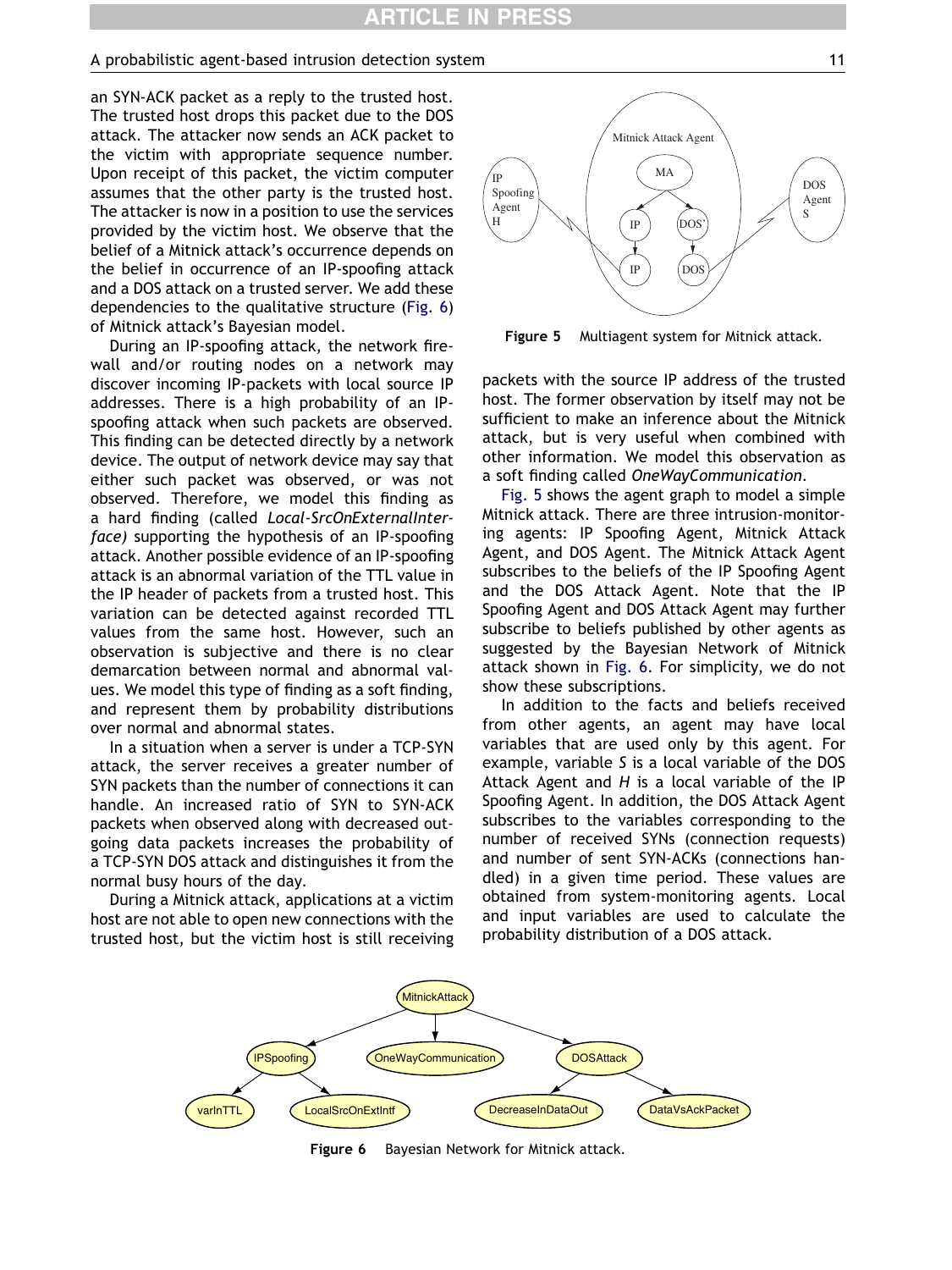Based on the value of S, belief about a DOS attack is computed. We distinguish between three states: low, medium and high probability. If all connection requests are handled, S is equal to zero or has a very small value, thus the probability of the attack is either zero or low. When the system is under attack, with the result that many connection requests cannot be handled, the probability of the attack is high. Actual values that differentiate between high and low states can be determined by applying data mining techniques on log data.

## Belief calculation by system-monitoring agents

System-monitoring agents perform simple processing and querying on log files and compute beliefs on variables they publish. These agents use the method of counts ([Jensen, 2001; Cowell et al.,](#page-15-0) [1999](#page-15-0)) to estimate the prior marginal probability of a variable being in a certain state by dividing the number of cases in which the variable is in that state by the total number of cases. The method of counts estimates the prior conditional probability of a variable being in a certain state given that its parents are in a certain configuration by diving the number of cases in which the child variable is in that state and the parent variables are in that configuration by the number of cases in which the parent variables are in that configuration.

#### Modelling errors in measurement

The calculation of a belief depends on factors such as accuracy of measurement and conflicts among beliefs reported by various agents. In our model, if an agent is not able to accurately determine the state of a published variable, the agent publishes a probability distribution (belief) over the possible states of the variable. The publishing agent determines this distribution by incorporating measurement errors. Errors in the measurement of a variable state are modelled within an agent with help of the Bayesian Network shown in Fig. 7. This is achieved by representing the state of a variable with a belief or soft finding. The parent node S represents the actual value of interest. The prior distribution of the actual values is P(S). The measured value is represented by variable  $S_{obs}$ . The measurement error is modelled by the conditional probability  $P(S_{obs} | S)$ . In the absence of error, this is a diagonal matrix. The magnitude of non-diagonal entries is directly proportional to the measurement errors. In the special case of a  $2 \times 2$ matrix, the two entries on the main diagonal



Figure 7 Incorporating error in measurement of variable.

quantify the specificity and sensitivity of the measurement, and the other entries quantify the false positive and false negative ratios [\(Vomlel,](#page-15-0) [2004](#page-15-0)). When the actual value is propagated to parent node S, we get a probability distribution over different states of the variable. The agent can publish this distribution as its belief on the state of the measured variable.

## Conflict resolution

Conflicts among beliefs on a state of variable, due to information provided by multiple agents on the same underlying quantity, can be resolved using soft-evidential update. For example, let  $A_1$  and  $A_2$ be two agents that measure a variable v. The values measured by them are  $B_1$  and  $B_2$ , respectively. We design a Bayesian Network as shown in Fig. 8. The computed posterior probability of v effectively fuses the information provided by the two agents in the context specified by variable CR.

This approach requires estimating the prior probabilities of  $B$  and CR. In most practical uses



Figure 8 Conflict resolution.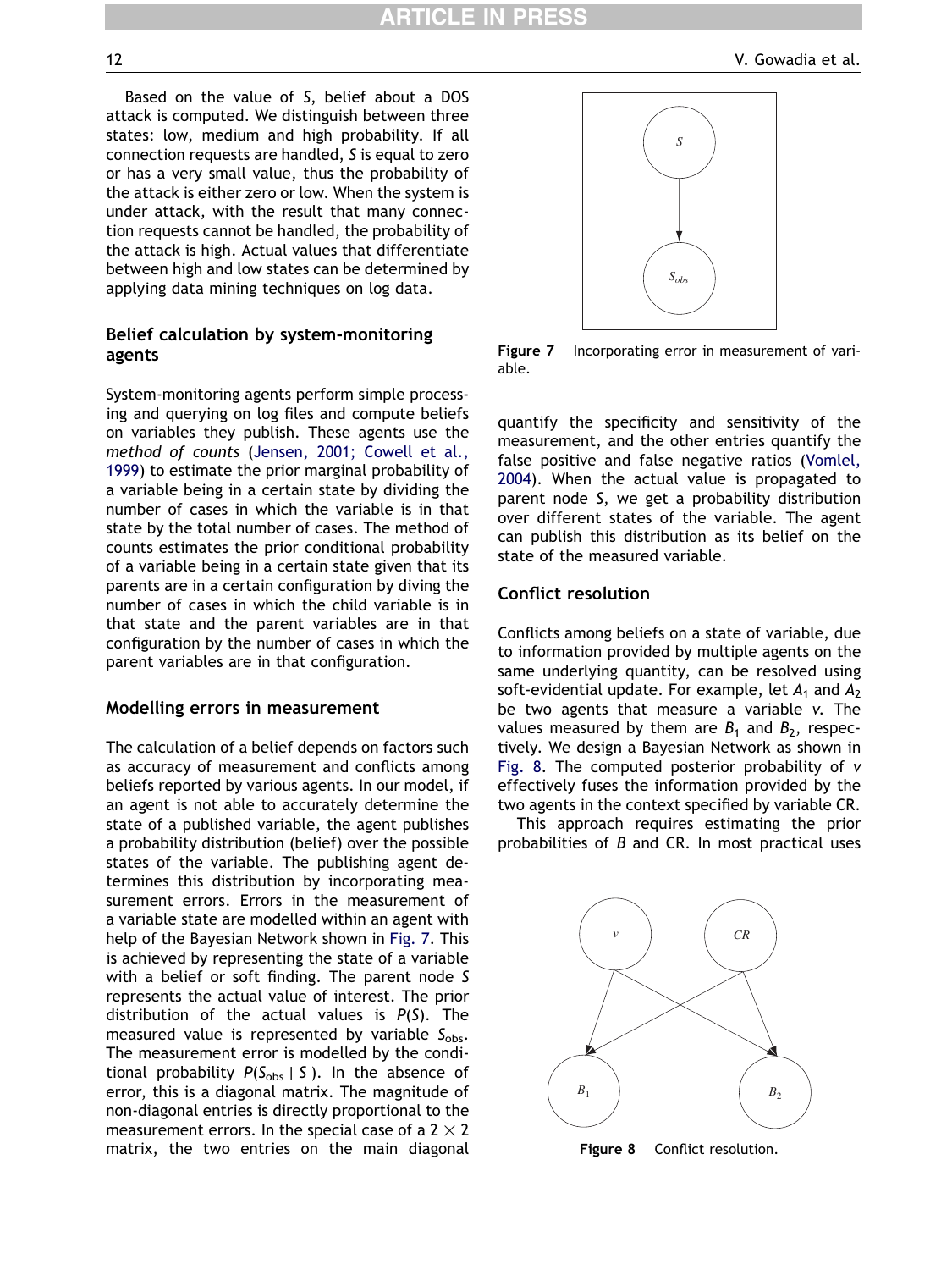of the Bayesian Network, the value of CR is known, so the assessment of the prior probability of CR does not need to be accurate. The prior probability of B needs to be more accurate than CR. It is normally possible to estimate B by using counts of the values of  $B$  in past cases. A similar technique (based on counts) can be used for the conditional probability tables  $P(B_1 | v, CR)$  and  $P(B_2 | v, CR)$ . See [Jensen \(2001\)](#page-15-0) and [Cowell et al. \(1999\)](#page-15-0) for a discussion of the technique in general and [Valdes](#page-15-0) [and Skinner \(2000\)](#page-15-0) for an application of the technique in an intrusion detection scenario. For the situation involving complete cases, i.e., cases in which all variables are observed, the technique consists simply of replacing the (prior or conditional) probability of interest with the corresponding observed frequency (in the case of prior probabilities) or with a ratio of frequencies (in the case of conditional probabilities). In the more interesting and realistic case in which some variables are not observed, a similar approach, called fractional updating (or one of its improved variants) is used, see [Jensen \(2001\)](#page-15-0) and [Cowell et al.](#page-15-0) [\(1999\)](#page-15-0) for details. To apply the technique in intrusion detection situation, we require that cases be labelled by attack type.

In special cases,  $B_1$  and  $B_2$  are statements that v is in a particular value. In general, they are probability distributions representing each agent's belief that the variable v has a particular value. The unique feature of the AEBN approach is to allow such general situations, whereas other approaches require the beliefs of the two agents to be hard findings. The process of updating v in the presence of the probability distributions on  $B_1$  and  $B<sub>2</sub>$  is called soft-evidential update. In this work, we have used the Big Clique algorithm for soft-evidential update, implemented in the  $BC-Hu$ gin system ([Kim et al., 2004\)](#page-15-0).

## Implementation

In this section, we describe our implementation of the proposed architecture from two different perspectives. First, we explain the developer's view of the system, and then we describe how the user (System Administrator) can interact with the IDS.

## Developer's perspective

The PAID system uses a behavior-based agent model. In this model, agents are characterized by certain behaviors. A behavior class describes the action that an agent will perform during its life time. Domain specific behaviors are developed by extending class Behavior defined in JADE API. These behaviors may be either one shot behaviors or cyclic behaviors. Once a behavior completes its task, it may change its state to inactive by setting the instance variable done to true. The underlying agent management system in the agent platform (JADE is this case) invokes agents' active behaviors in each simulation cycle. We now describe the constituent modules of the PAID system:

- Main IDS agent (IDS): A singleton agent to supervise the working of the entire system and provide results. IDS agent provides the administrative interface. It also controls other tasks in the PAID system including creation and termination of system-monitoring and intrusion-monitoring agents. IDS agent exhibits StartAgentsBehavior and StopAgentsBehavior.
- System-Monitoring Agents (SMAgent): A class representing the system-monitoring agents in the IDS. This class is responsible for registering itself with the JADE DF, and for executing PublishingBehavior and a custom behavior to query log files or measure system performance. The name of custom behavior class is determined by the main IDS agent from the system-audit configuration file and is invoked during runtime with the help of Java Reflection Class API.
- Intrusion-Monitoring Agents (IMAgent): A class representing the intrusion-monitoring agents responsible for detecting intrusions. This class is responsible for registering itself with the JADE DF. A Bayesian Network model of intrusion to be monitored by this agent is provided as an argument to this agent on startup. From the input intrusion model, the agent determines required input beliefs and queries the directory facilitator to locate agents publishing those beliefs. This agent then subscribes to beliefs of other agents and updates its belief on intrusion periodically. In other words, intrusion-monitoring agents exhibit SubscriptionBehavior, BeliefUpdateBehavior, and PublishingBehavior.

#### Administrator's perspective

The administrative interface provided by our implementation is shown in [Fig. 9](#page-13-0). As described earlier in section 'PAID architecture', the PAID system contains several system-monitoring agents and intrusion-monitoring agents that utilize the directory facilitator (DF) provided by JADE as the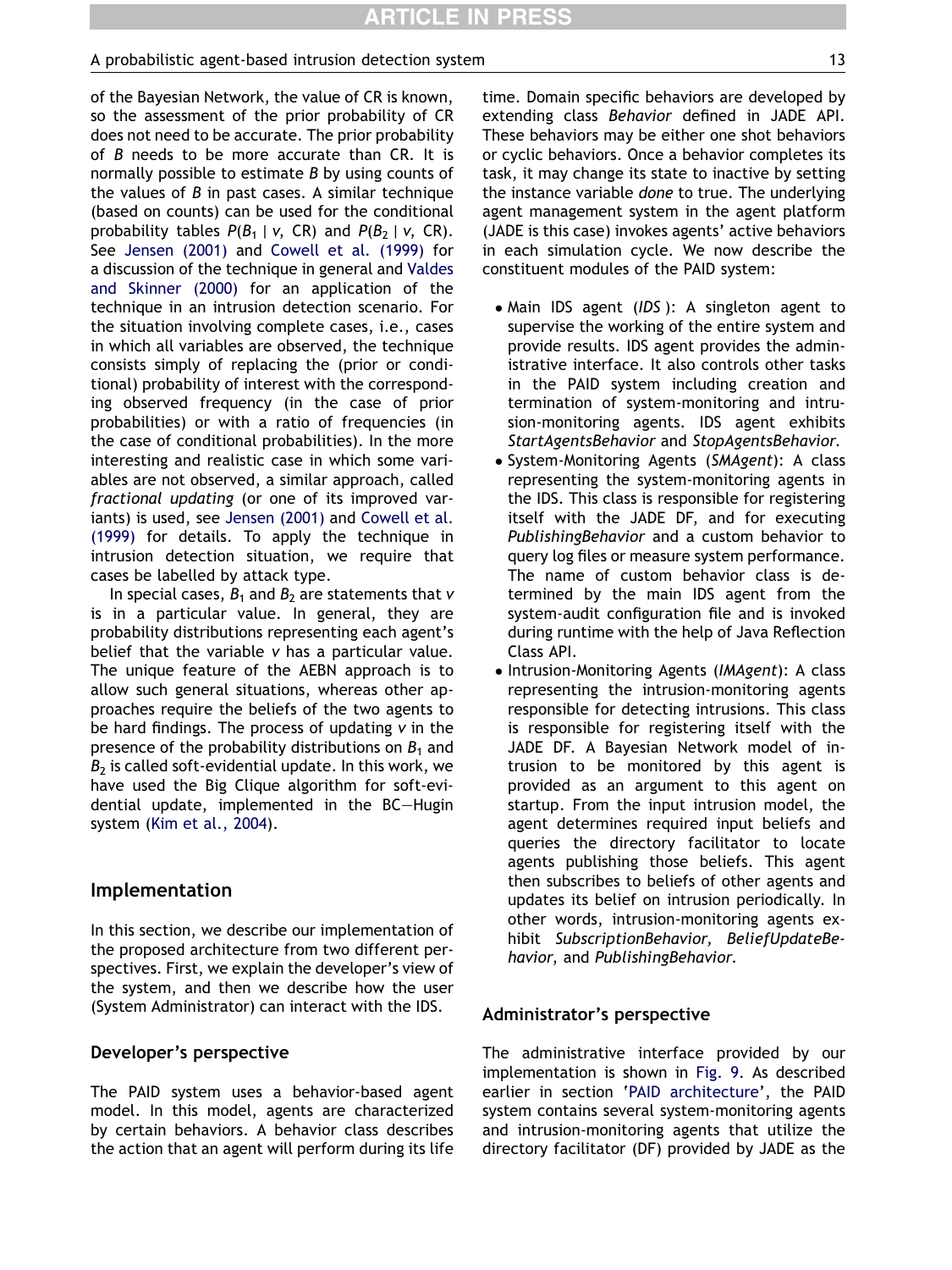<span id="page-13-0"></span>14 V. Gowadia et al.

| <b>Overall Attack Probability</b><br>Most Probable Attack: N.A.                                   | Num. of Active System Monitoring Agents: 5<br>Num. of Active Intrusion Monitoring Agents: 3<br>5<br><b>Communication Freq:</b> |
|---------------------------------------------------------------------------------------------------|--------------------------------------------------------------------------------------------------------------------------------|
| <b>Location System Audit Configuration File:</b><br><b>Location of Bayesian Intrusion Models:</b> | Browse<br>Browse                                                                                                               |
| <b>IDS Log</b>                                                                                    |                                                                                                                                |
|                                                                                                   |                                                                                                                                |

Figure 9 Administrative interface.

registry agent. The interface allows the administrator to choose communication frequency among these agents. To start the IDS, administrator must specify a system-audit configuration file and directory where Bayesian network models for various intrusions are stored. The system-audit configuration file provides bootstrap information (name of Behavior class and input log files) for systemmonitoring agents. Multiple intrusion-monitoring agents are started, each with a different Bayesian network model as input. The output of the PAID system is the overall probability for the host computer to be under attack. This value is graphically shown in the user interface. When IDS identifies a probable attack, it brings up detailed probability information of that attack. For example, [Fig. 10](#page-14-0) shows detailed information for Mitnick attack.

The PAID system goes through the following four phases:

(1) Initialization phase: All the agents register themselves with the agent registry on boot-up. JADE provides APIs for enabling the agents to register themselves with the AMS and DF agents for the system. This provides every agent with a globally unique identifier, the Agent-ID (AID), through which the other agents can interact by taking advantage of the white page services provided by the JADE AMS. In addition, each agent has to provide its service description during registration, which the JADE DF uses to provide yellow page services to other agents.

- (2) Analysis phase: After initialization, agents enter analysis phase. In this phase agents execute SubscriptionBehavior, BeliefUpdate-Behavior, and PublishingBehavior. These behaviors are cyclic, i.e. they are repeated indefinitely after every few seconds determined by the communication frequency set for the session.
- (3) Resetting phase: The Administrative interface allows the user to reset all the agents by stopping all agents with the Stop button and starting the system again. When the system is stopped, all agents are deregistered and terminated. The administrator may then start all the agents again by pressing the Start button, or exit the system. This feature can be useful if some agents terminate abnormally during execution and need to be restarted.
- (4) Termination phase: When the administrator Exits the system, all the agents are deregistered and the IDS shuts down.

## **Conclusions**

In this paper, we demonstrated the feasibility of probabilistic intrusion detection technique using soft-evidential updates. We developed and implemented an intrusion detection architecture called Probabilistic Agent-Based Intrusion Detection (PAID). The advantages of our framework over existing models follow.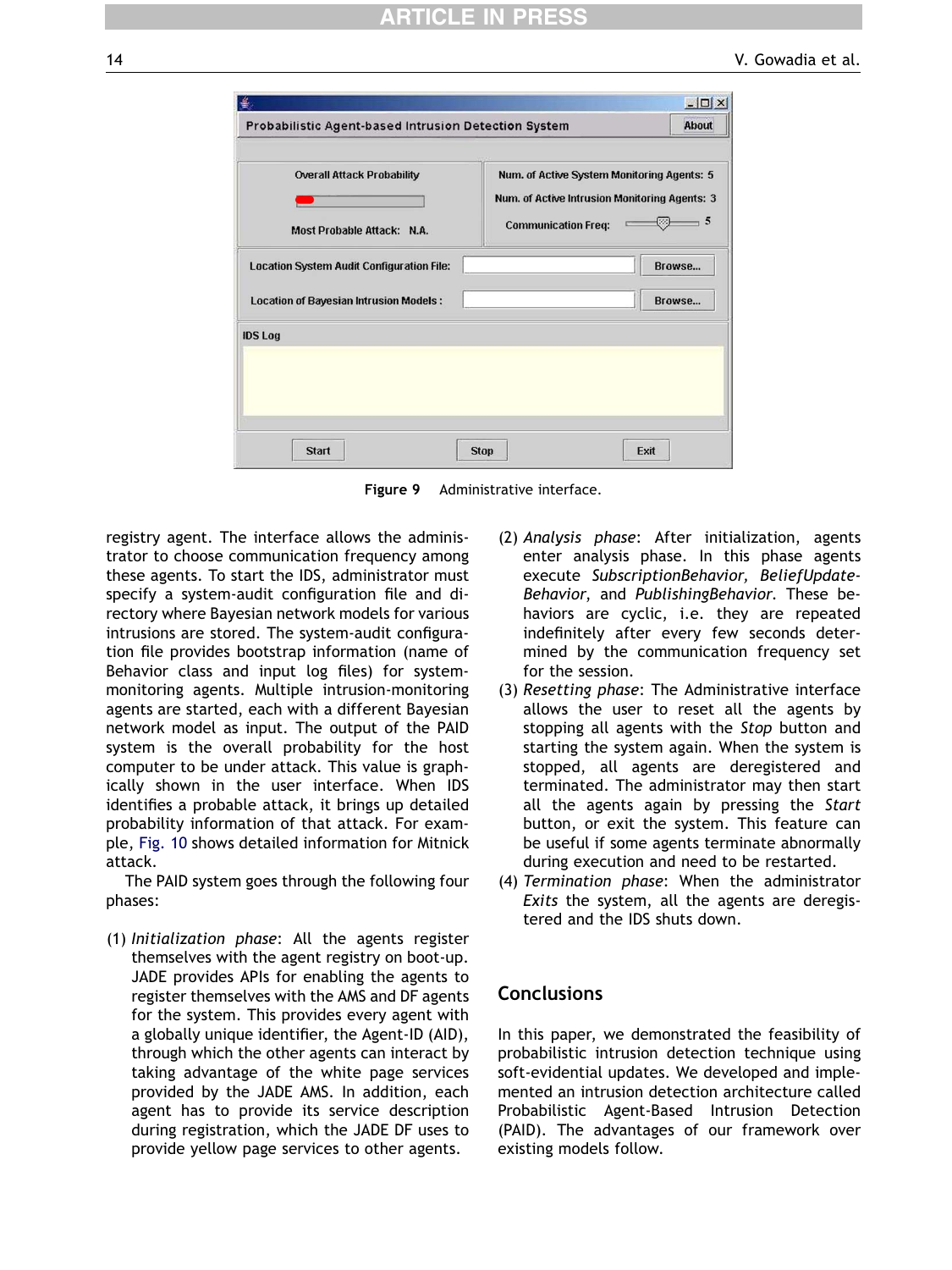<span id="page-14-0"></span>

| DataVsAckPacket          | DecreaseInDataOut-         | <b>DOSAttack</b>                   |
|--------------------------|----------------------------|------------------------------------|
| Data pkt: 0.98975        | ves: 0.98404               | No Evidence                        |
|                          |                            | good: 0.23738<br>63                |
| Ack pkt: 0.01025         | no: 0.01596                | bad: 0.76262<br>O                  |
| varinTTL-                | <b>OneWayCommunication</b> | <b>IPSpoofing</b>                  |
| yes: 0.92645             | Yes: 0.99307               | No Evidence<br>$\circlearrowright$ |
| no: 0.07355              | 0.00693<br>No:             | yes: 0.03801<br>$\bigcirc$         |
|                          |                            | no: 0.96199<br>O                   |
| <b>LocalSrcOnExtIntf</b> | <b>MitnickAttack</b>       |                                    |
| • No Evidence            | Mo Evidence                |                                    |
| ves: 0.13041             | $\circ$ yes: 0.77986       |                                    |
| 0.86959<br>no:           | ⊙<br>no: 0.22014           |                                    |
|                          |                            |                                    |

Figure 10 Calculation of attack probability using Big Clique algorithm.

PAID requires low volume of data sharing over network in contrast to centralized data analysis. Although communication overhead is higher than in IDS that allow only binary decision sharing, the improved processing power makes PAID more suitable for sophisticated intrusion detection. PAID also provides a continuous scale to represent event probabilities. This feature allows easy exploration of the trade-off between sensitivity and selectivity that affects the rate of false positive and false negative decisions.

The current version of PAID was illustrated in misuse detection mode, but the same principles can be applied for anomaly-based intrusion detection. Distributed intrusion detection is achieved by allowing each agent to cooperate with others and to build full or partial, global intrusion graphs. Distributed processing not only increases efficiency but also eliminates single point of failure.

A proof-of-concept prototype of our model has been developed using agents developed with Java and C alone. At present we are migrating the complete agent model to JADE framework. We are planning to improve and fine-tune our current model to address agent trust management and dynamic agent-activation protocols.

## Acknowledgments

This material is based upon work supported by National Science Foundation under Grant No. IIS-0237782. Any opinions, findings, conclusions, or recommendations expressed in this material are those of the authors and do not necessarily reflect the views of the U.S. Government.

## References

- Asaka M, Taguchi A, Goto S. The implementation of IDA: an intrusion detection agent system. In: Proceedings of 11th annual FIRST conference on computer security incident handling and response. Brisbane, Australia; 1999.
- Axelsson S. Intrusion detection systems: a taxonomy and survey. Tech. Rep. 99-15. Göteborg, Sweden: Department of Computer Engineering, Chalmers University of Technology; 2000.
- Balasubramaniyan J, Garcia-Fernandez JO, Isacoff D, Spafford EH, Zamboni DM. An architecture for intrusion detection using autonomous agents. Coast 98-05. West Lafayette, IN: Department of Computer Science, Purdue University; 1998.
- Barbara D, Wu N, Jajodia S. Detecting novel network intrusions using bayes estimator. In: Proceedings of first SIAM conference on data mining; 2001.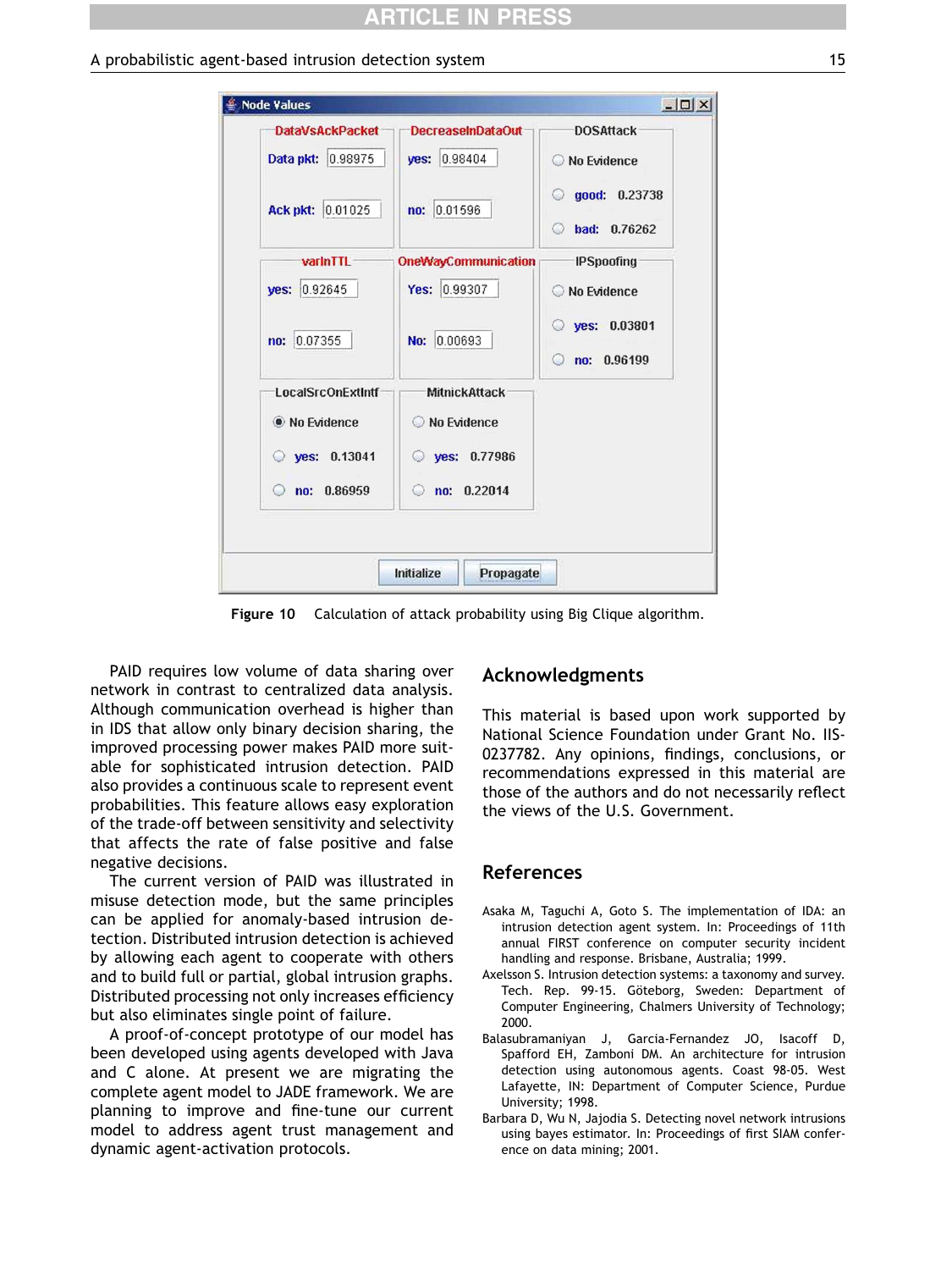- <span id="page-15-0"></span>Bellifemine F, Poggi A, Rimassa G. JADE  $-$  a FIPA compliant agent framework. In: Proceedings of the fourth international conference and exhibition on the practical application of intelligent agents and multi-agents. London; 1999.
- Bloemeke M, Valtorta M. The rumor problem in multiagent systems. Tech. Rep. 2002-006. Columbia, SC: Department of Computer Science and Engineering, University of South Carolina; 2002.
- Bray T, Paoli J, Sperberg-McQueen CM, Maler E. Extensible Markup Language (XML) 1.0 specification. W3C Recommendation, Retrieved October 16, 2002 from [http://www.w3.](http://www.w3.org/TR/2000/REC-xml-20001006) [org/TR/2000/REC-xml-20001006](http://www.w3.org/TR/2000/REC-xml-20001006); 2001.
- Carver CA, Hill JM, Surdu JR, Pooch UW. A methodology for using intelligent agents to provide automated intrusion response. In: Proceedings of the IEEE systems, man, and cybernetics information assurance and security workshop. WestPoint, NY; 2000.
- Cho S, Cha S. SAD: web session anomaly detection based on parameter estimation. Computers and Security 2004;23(4):  $312 - 19$ .
- Cooper GF. The computational complexity of probabilistic inference using Bayesian networks. Artificial Intelligence 1990;42(2-3):393-405.
- Cooper GF, Herskovits E. A Bayesian method for the induction of probabilistic networks from data. Machine Learning 1992;  $9(4):309-47.$
- Cowell RG, Lauritzen SL, David AP, Spiegelhalter DJ, Nair V, Lawless J, et al. Probabilistic networks and expert systems. New York, Inc.: Springer-Verlag; 1999.
- Dacier M. Design of an intrusion-tolerant intrusion detection system. Tech. Rep. D10. IBM Zurich Research Laboratory; 2002.
- DuMouchel W. Computer intrusion detection based on Bayes factors for comparing command transition probabilities. Tech. Rep. 91. National Institute of Statistical Sciences; 1999.
- FIPA. FIPA ACL Message structure specifications. Retrieved October 16, 2002 from [http://www.fipa.org/specs/fipa00061;](http://www.fipa.org/specs/fipa00061) 2002a.
- FIPA. FIPA-OS Developers guide. Retrieved October 16, 2002 from [http://fipa-os.sourceforge.net/docs/Developers/\\_Guide.](http://fipa-os.sourceforge.net/docs/Developers-Guide.pdf) [pdf;](http://fipa-os.sourceforge.net/docs/Developers-Guide.pdf) 2002b.
- Friedman N, Singer Y. Efficient Bayesian parameter estimation in large discrete domains. In: Proceedings of neural information processing systems (NIPS 98). MIT Press; 1998.
- Helmer G, Wong JSK, Honavar V, Miller L, Wang Y. Lightweight agents for intrusion detection. Journal of Systems and Software 2003;67(2):109-22.
- Jansen W, Mell P, Karygiannis T, Marks D. Applying mobile agents to intrusion detection and response. Tech. Rep. 6416. Gaithersburg, MD: Computer Security Response Center, National Institute of Standards and Technology; 1999.
- Jensen FV. Bayesian networks and decision graphs. Springer Verlag; 2001.
- Kim YG, Valtorta M, Vomlel J. A prototypical system for soft evidential update. Applied Intelligence  $2004;21(1):81-97$ .
- Laskey KB, Mahoney SM, Wright Ed. Hypothesis management in situation-specific network construction. In: Proceedings of the 17th annual conference on uncertainty in artificial intelligence (UAI-01). Seattle, WA; August 2001. p.  $301-9$ .
- Lauritzen SL, Spiegelhalter DJ. Local computations with probabilities on graphical structures and their application to expert systems. Journal of the Royal Statistical Society, Series B (Statistical Methodology) 1988;50(2):157-224.
- Moy J. OSPF Version 2. Internet draft, RFC-2178; 1997.
- Neapolitan RE. Probabilistic reasoning in expert systems: theory and algorithms. New York, NY: John Wiley and Sons; 1990.
- Neapolitan RE. Learning Bayesian networks. Upper Saddle River, NJ: Pearson Prentice Hall; 2004.
- Neumann PG, Porras PA. Experiences with EMERALD to date. In: Proceedings of the first USENIX workshop on intrusion detection and network monitoring. Santa Clara, CA; 1999.
- Pearl J. Probabilistic reasoning in intelligent systems: networks of plausible inference. San Mateo, CA: Morgan-Kaufmann Publishers; 1988.
- Perlman R. Interconnections: bridges and routers. Reading, MA: Addison-Wesley Professional; 1992.
- Sebyala AA, Olukemi T, Sacks L. Active platform security through intrusion detection using Naïve Bayesian network for anomaly detection. In: Proceedings of London communications symposium; 2002.
- Singh M, Valtorta M. A new algorithm for the construction of Bayesian network structures from data. In: Proceedings of the ninth annual conference on uncertainty in artificial intelligence (UAI-93). Washington, DC; July 1993. p. 259-64.
- Singh M, Valtorta M. Construction of Bayesian belief networks from data: a brief survey and an efficient algorithm. International Journal of Approximate Reasoning February 1995:12(2):111-31.
- Snapp S, Brentano J. DIDS (Distributed Intrusion Detection  $System$ ) – motivation, architecture, and an early prototype. In: Proceedings of the 1991 national computer security conference; 1991.
- Spafford EH, Zamboni D. Intrusion detection using autonomous agents. Computer Networks  $2000;34(4):547-70$ .
- Spiegelhalter DJ, Dawid AP, Lauritzen SL, Cowell RG. Bayesian analysis in expert systems. Statistical Science 1993;8(3):  $219 - 83.$
- Utete SW. Local information processing for decision making in decentralized sensing networks. In: Proceedings of the 11th international conference on industrial and engineering applications of artificial intelligence and expert systems (IEA/AIE-98). Benicassim, Castellon, Spain; 1998. p. 667-76.
- Valdes A, Skinner K. Adaptive, model-based monitoring for cyber attack detection. In: Proceedings of the third international workshop on recent advances in intrusion detection. Springer-Verlag; 2000. p. 80-92.
- Valtorta M, Kim Y-G, Vomlel J. Soft evidential update for probabilistic multiagent systems. International Journal of Approximate Reasoning January 2002;29(1):71-106.
- Vomlel J. Probabilistic reasoning with uncertain evidence. Neural Network World. International Journal on Neural and Mass-Parallel Computing and Information Systems 2004;  $14(5):453-6.$
- Xiang Y. Probabilistic reasoning in multiagent systems: a graphical models approach. Cambridge: Cambridge University Press; 2002.

Vaibhav Gowadia is a doctoral student at the Department of Computer Science and Engineering and Research Assistant in Information Security Laboratory at University of South Carolina, Columbia, SC. His current research interests include information systems security, intrusion detection, security protocols, threshold cryptography, and Semantic Web security. He obtained his Master of Science degree in Computer Engineering at the University of South Carolina in 2003, and Bachelor of Technology degree in Instrumentation and Control Engineering at the National Institute of Technology, Jalandhar, India in 2000.

Csilla Farkas is an Assistant Professor at the Department of Computer Science and Engineering, and Director of the Information Security Laboratory at the University of South Carolina. She received a B.S. degree in Geological Sciences form the Eotvos Lorand University (1985), Hungary, a B.S. in